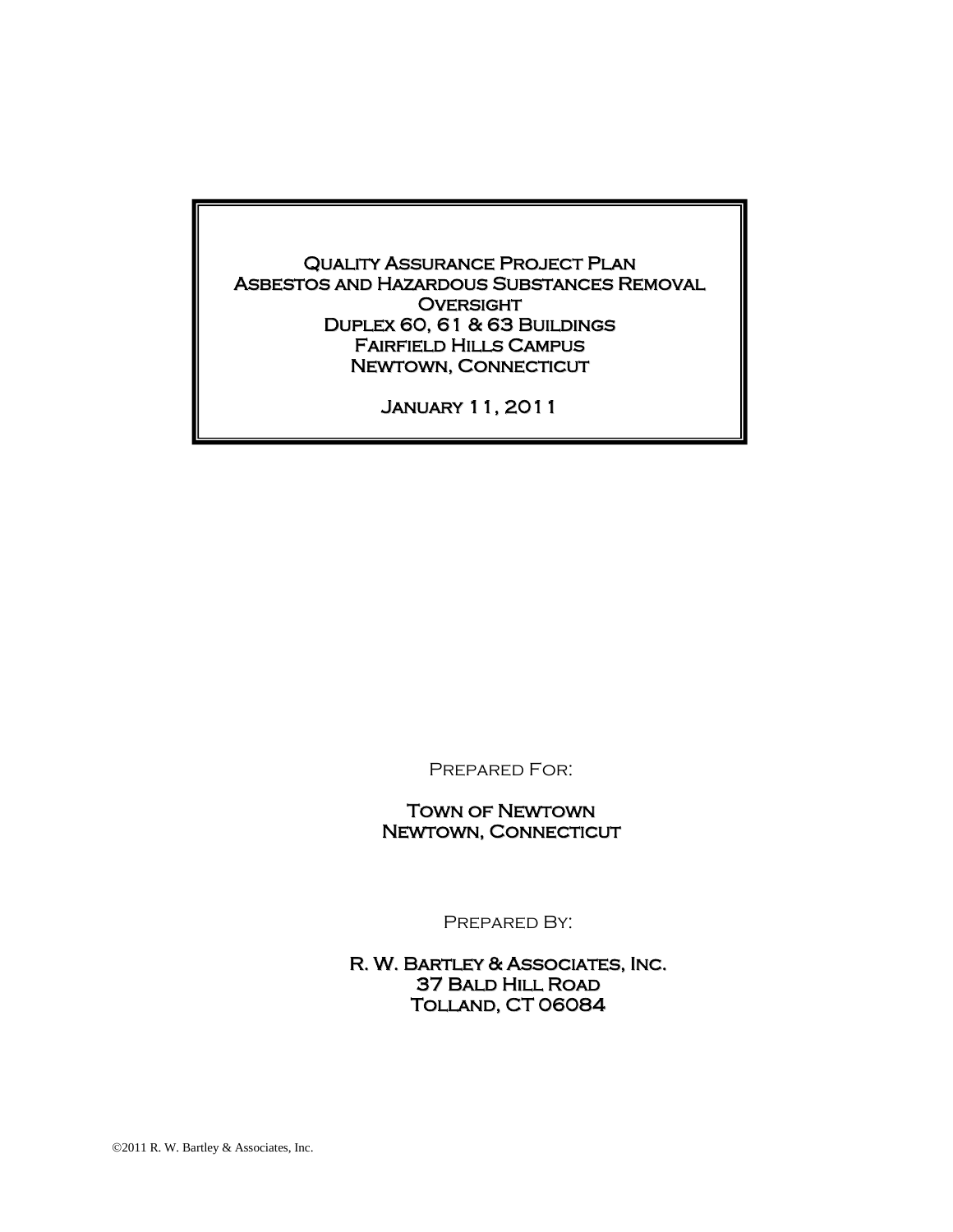| <b>REVISION NO.:</b> |  |
|----------------------|--|
|                      |  |

# **Forms**

# **Project Management**

- Form A Title and Approval Page
- Form B Project Organization and Responsibility
- Form C Problem Definition
- Form D Project Description/Project Timeline

# **Measurement Data Acquisition**

- Form E Sampling Design
- Form F-l Method and SOP Reference Table
- Form F-2 Sampling and Analytical Methods Requirements
- Form G Preventive Maintenance Field Equipment
- Form H Calibration and Corrective Action Field Equipment
- Form I Preventive Maintenance Laboratory Equipment
- Form J Calibration and Corrective Action Laboratory Equipment
- Form K Sample Handling and Custody Requirements
- Form L Analytical Precision and Accuracy
- Form M Field Quality Control Requirements/Laboratory Quality Control Requirements
- Form N Data Management and Documentation

# **Assessment/Oversight**

- Form 0 Assessment and Response Actions
- Form P Project Reports

# **Data Validation and Useability**

- Form Q-l Verification of Sampling Procedures
- Form Q-2 Data Verification and Validation
- Form R Data Useability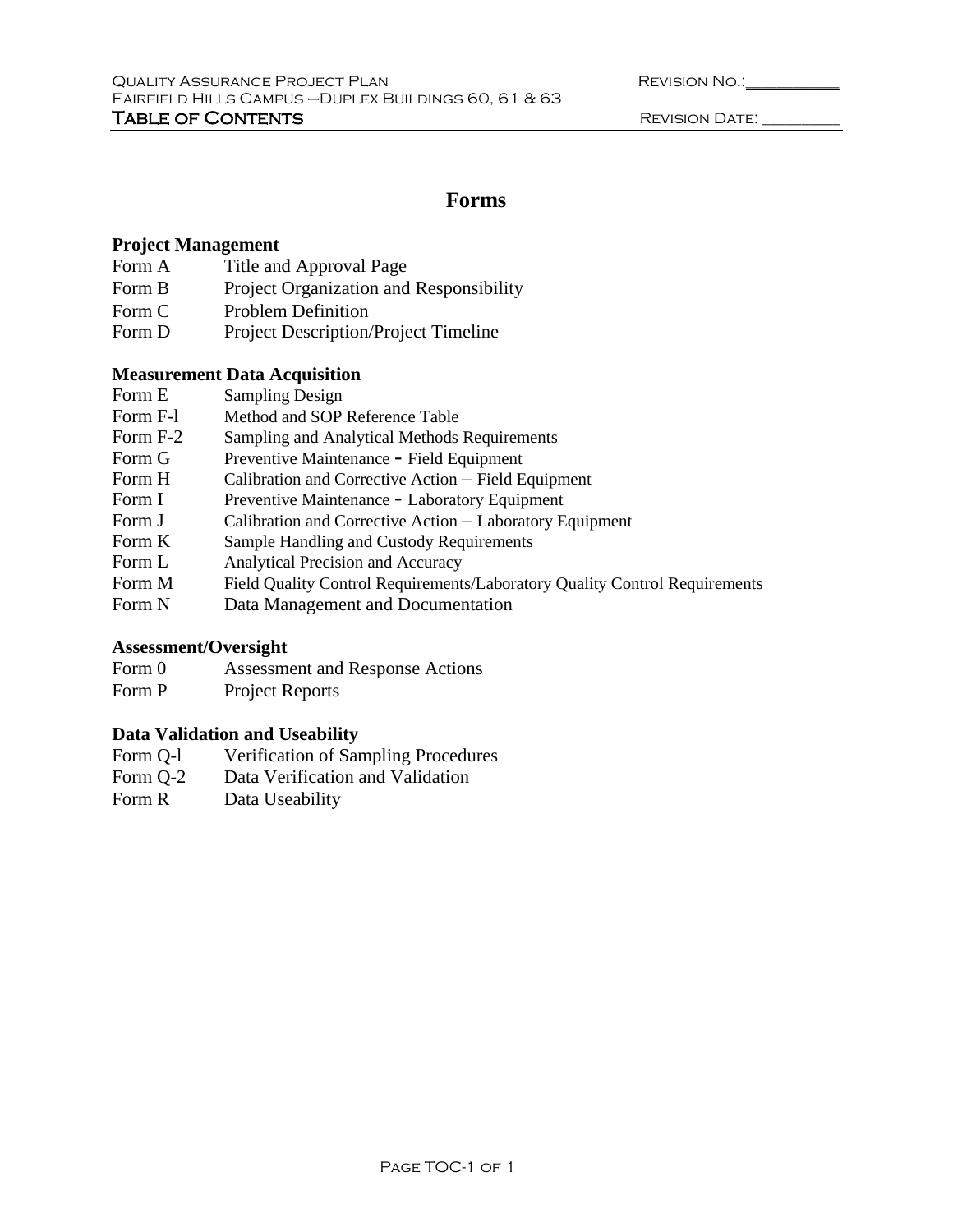**QUALITY ASSURANCE PROJECT PLAN** FAIRFIELD HILLS CAMPUS-DUPLEX BUILDINGS 60, 61 & 63 FORM A - TITLE AND APPROVAL PAGE

**REVISION NO.:** 

**REVISION DATE:** 

Quality Assurance Project Plan, Asbestos and Hazardous Substances **Document Title:** Removal Oversight, Duplex 60, 61 & 63Buildings, Fairfield Hills Campus, Newtown, Connecticut, January 11, 2011

Russell W. Bartley, P.E, LEP, R.W. Bartley & Associates, Inc. Prepared By: 37 Bald Hill Road, Tolland, Connecticut  $(860)$  871-4966

Date: January 11, 2011

Approvals:

Bartley Signature R.W. Bartley & Associates, Project Manager: Kussell

Russiell BARTLEY 2/23/11

TRC, Project Manager and Field Supervisor:

 $Lq/\sqrt{b}$  exte 3/10/11

Town of Newtown, Project Manager Approval: 261

Signature

 $E$ kzabeth Stocker  $3|4|z01|$ 

U.S. EPA Project Manager Approval:

Signature

Jerry Minor-Govdon 3/22/11

U.S. EPA Quality Assurance Officer:

Signature Nora J. Conlon 3/22/2011

PAGE FORM A-PAGE 1 OF 1

 $\frac{1}{2} \sum_{i=1}^n \sum_{j=1}^n \frac{1}{j} \sum_{j=1}^n \frac{1}{j} \sum_{j=1}^n \frac{1}{j} \sum_{j=1}^n \frac{1}{j} \sum_{j=1}^n \frac{1}{j} \sum_{j=1}^n \frac{1}{j} \sum_{j=1}^n \frac{1}{j} \sum_{j=1}^n \frac{1}{j} \sum_{j=1}^n \frac{1}{j} \sum_{j=1}^n \frac{1}{j} \sum_{j=1}^n \frac{1}{j} \sum_{j=1}^n \frac{1}{j} \sum_{j=1}^n \frac{$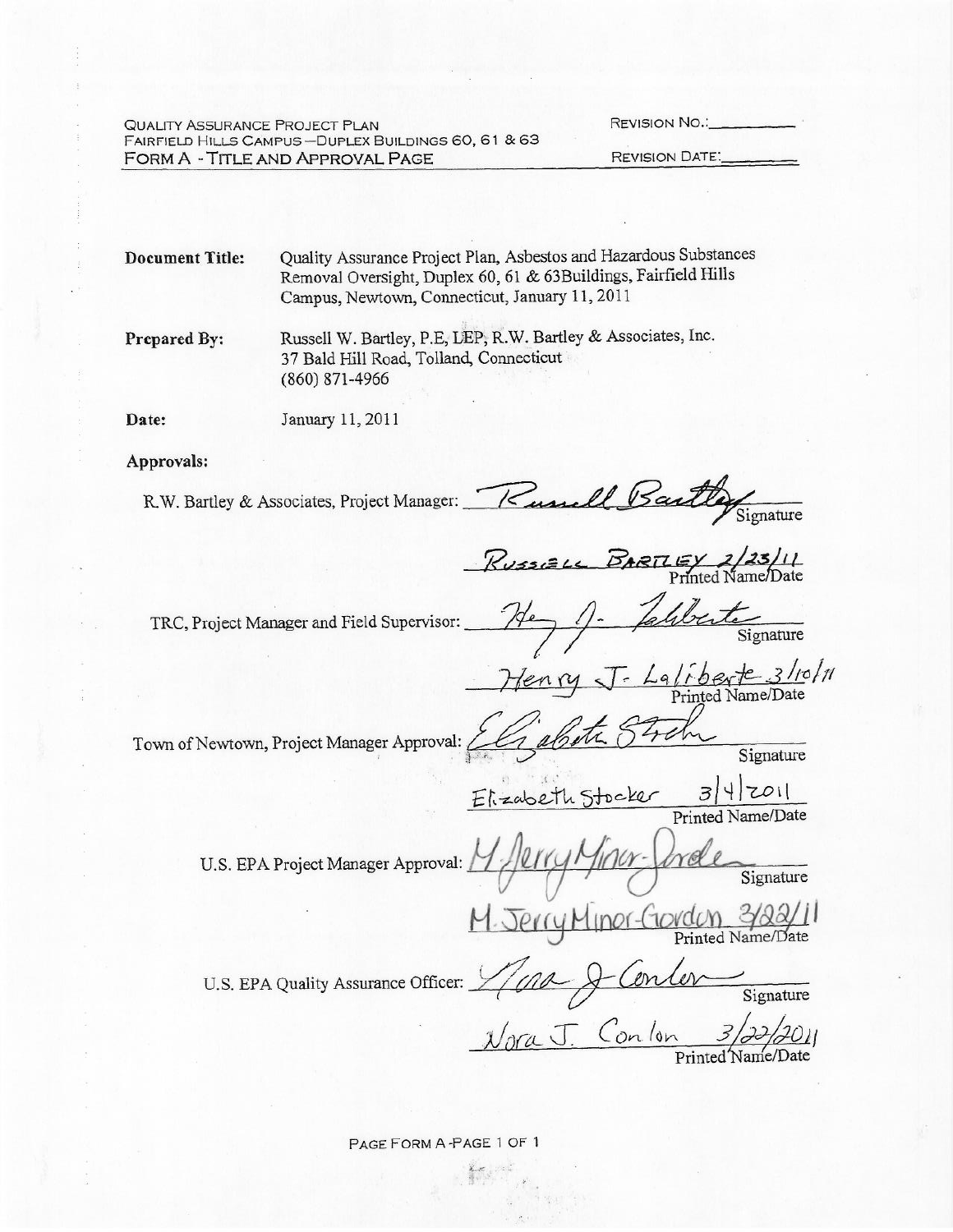**Distribution List**: The following individuals will receive copies of the approved Quality Assurance Project Plan (QAPP) and subsequent revisions.

M. Jerry Minor-Gordon, EPA, Project Manager Elizabeth Stocker, Town of Newtown, Project Manager Henry Laliberte, TRC, Project Manager and Field Supervisor Russell Bartley, R. W. Bartley & Associates, Project Manager Ronald Skomro R. S., Connecticut Department of Public Health

**Project/Task Organization:** The individuals participating in the project and their respective responsibilities are:

**M. Jerry Minor-Gordon, EPA Project Manager** - a decision maker for the project and a primary user of the data to determine if the building materials are properly assessed and reoccupancy cleared. Mr. Minor-Gordon's duties are:

- 1. Project oversight
- 2. Reviewing and approving the QAPP and subsequent revisions in terms of programspecific requirements

**Elizabeth Stocker, Town of Newtown, Project Manager** - the primary decision maker for the project and the primary user of the data to determine if the building materials are properly assessed and re-occupancy cleared. Ms. Stocker's duties are

- 1. Overall responsibility for the assessment and materials abatement
- 2. Reviewing and approving the QAPP and subsequent revisions in terms of programspecific requirements
- 3. Reviewing reports and ensuring plans are implemented according to schedule
- 4. Making final project decisions with the authority to commit the necessary resources to conduct the project

**Russell Bartley, R.W. Bartley & Associates, Project Manager** - The Project Manager will coordinate the project activities and his specific responsibilities will include:

- 1. Review and approval of the QAPP
- 2. Reporting to the Town of Newtown's Project Manager regarding the project status per the work order
- 3. Determination of project direction and making of project decisions
- 4. Quality assurance review of field information
- 5. Quality assurance review of project reports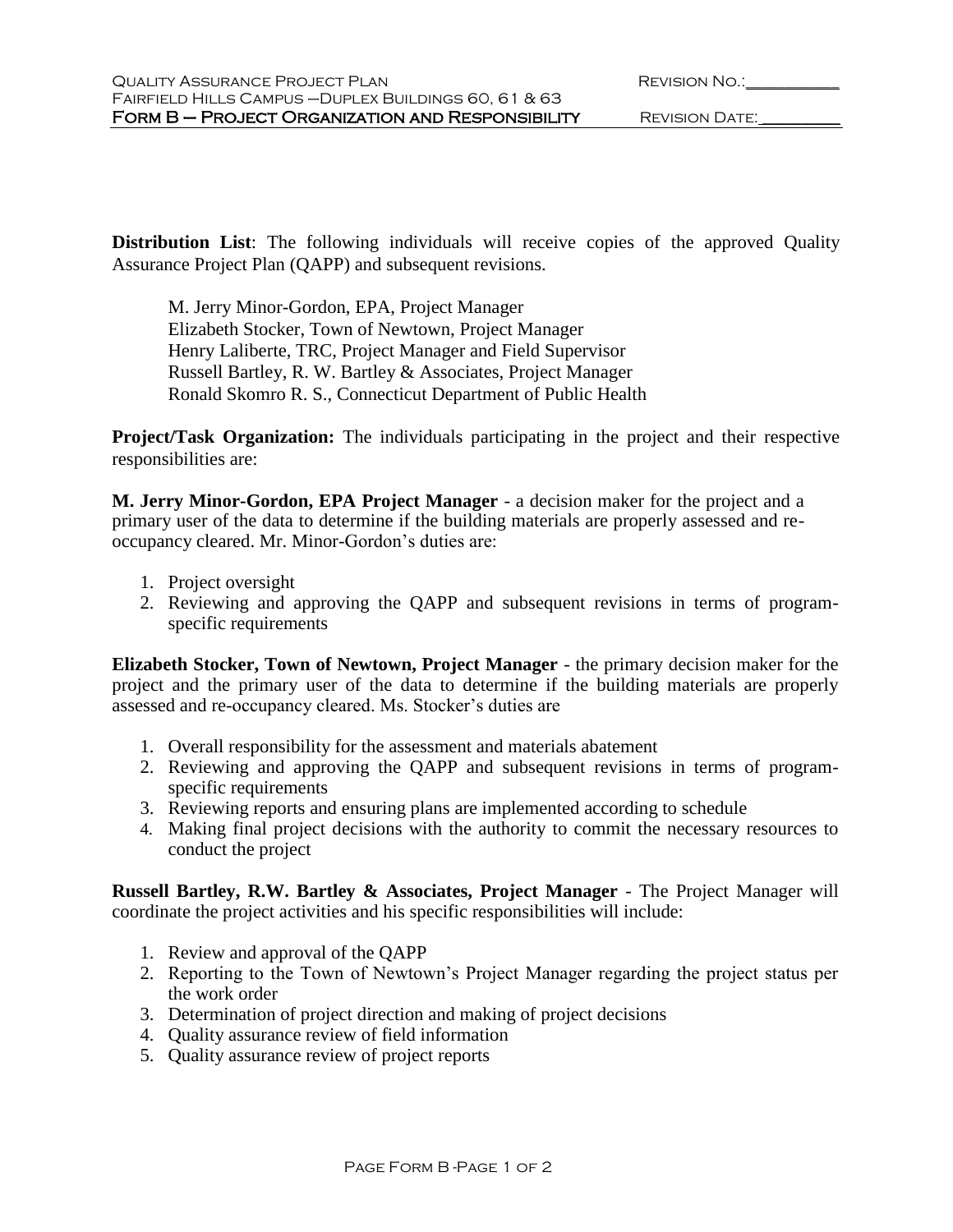**Henry Laliberte, TRC Project Manager and Field Supervisor** – The TRC Project Manager/Field Supervisor will perform the following duties:

- 1. Select the field oversight/sampling team
- 2. Ensure the project activities are conducted in accordance with the QAPP and work scope
- 3. Ensure the field oversight/sampling activities are conducted per the approved QAPP and supervise the field sampling team
- 4. Supervision of selection of building materials to be sampled and materials included in homogeneous areas
- 5. Distribute the approved QAPP and subsequent revisions to the members of the field oversight/sampling team
- 6. Report field problems to the R.W. Bartley  $&$  Associates Project Manager
- 7. Coordinate field and laboratory activities
- 8. Validate the field procedures and sampling procedures

**Kathleen Williamson, TRC Laboratory Director** – The TRC Laboratory Director will perform the following duties:

- 1. Supervising the acceptance of field samples
- 2. Supervising the analysis of samples including performance of all laboratory and sample analysis QA/QC requirements
- 3. Reporting of all non-compliance with QAPP procedures
- 4. Implementation of corrective action for all non-compliant procedures
- 5. Laboratory data validation and reporting

The TRC Laboratory Director will report to the TRC Project Manager. The TRC Project Manager will report to the R.W. Bartley & Associates Project Manager. The R.W. Bartley & Associates Project Manager will report to the Town of Newtown Project Manager.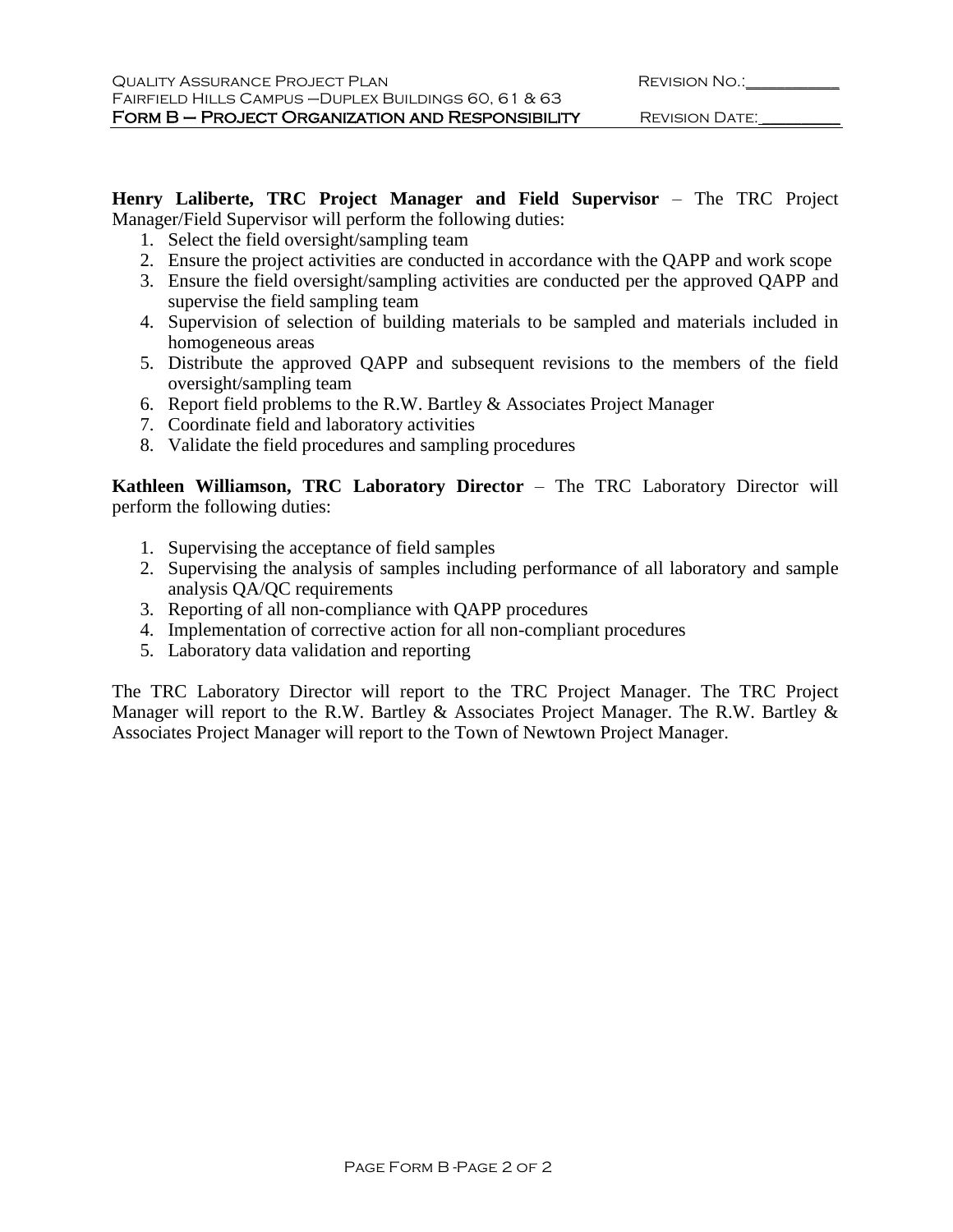| <b>REVISION NO.:</b> |  |
|----------------------|--|
|                      |  |

The Fairfield Hills Campus is part of the former State of Connecticut Mental Health Hospital property. The hospital was operated by the State of Connecticut from the mid 1930s until it was closed in 1996.

The portion of the property that contained the institutional buildings, the "campus" portion of the property, and a portion of the property along Deep Brook was offered by the State of Connecticut to the Town of Newtown for purchase. The Town purchased the property in 2002. The master plan for development of the property indicats a mix of town use and private use. Private use is to be through the renovation and leasing of existing buildings with the town retaining ownership of the buildings and land.

Private concerns have expressed interest in leasing and renovating existing buildings for various enterprises, but no deals have been consummated. This is likely, in a large part, due to the poor economy and lack of financing, but also because of the cost of building renovations. A significant portion of the cost of these renovations is the removal of hazardous substances and asbestos-containing materials from the buildings.

In 2010 the Valley Council of Governments, Lower Naugatuck Valley (VCOG) received a EPA Brownfields regional grant. In the Fall of 2010 the VCOG made a regional Brownfields subgrant to the Town of Newtown in the amount of \$100,000. This Brownfields sub-grant awarded to the Town of Newtown by the VCOG is hereinafter referred to as the VCOG/EPA Brownfields grant. The purpose of the grant is to remove hazardous substances and asbestos-containing materials from the Fairfield Hills campus Duplex buildings 60, 61, and 63. The purpose of this project is to eliminate the potential exposure of the public, town personnel, and contractors to these materials, and to facilitate the leasing and renovations of these buildings by lowering the cost of renovation to private party/enterprise(s).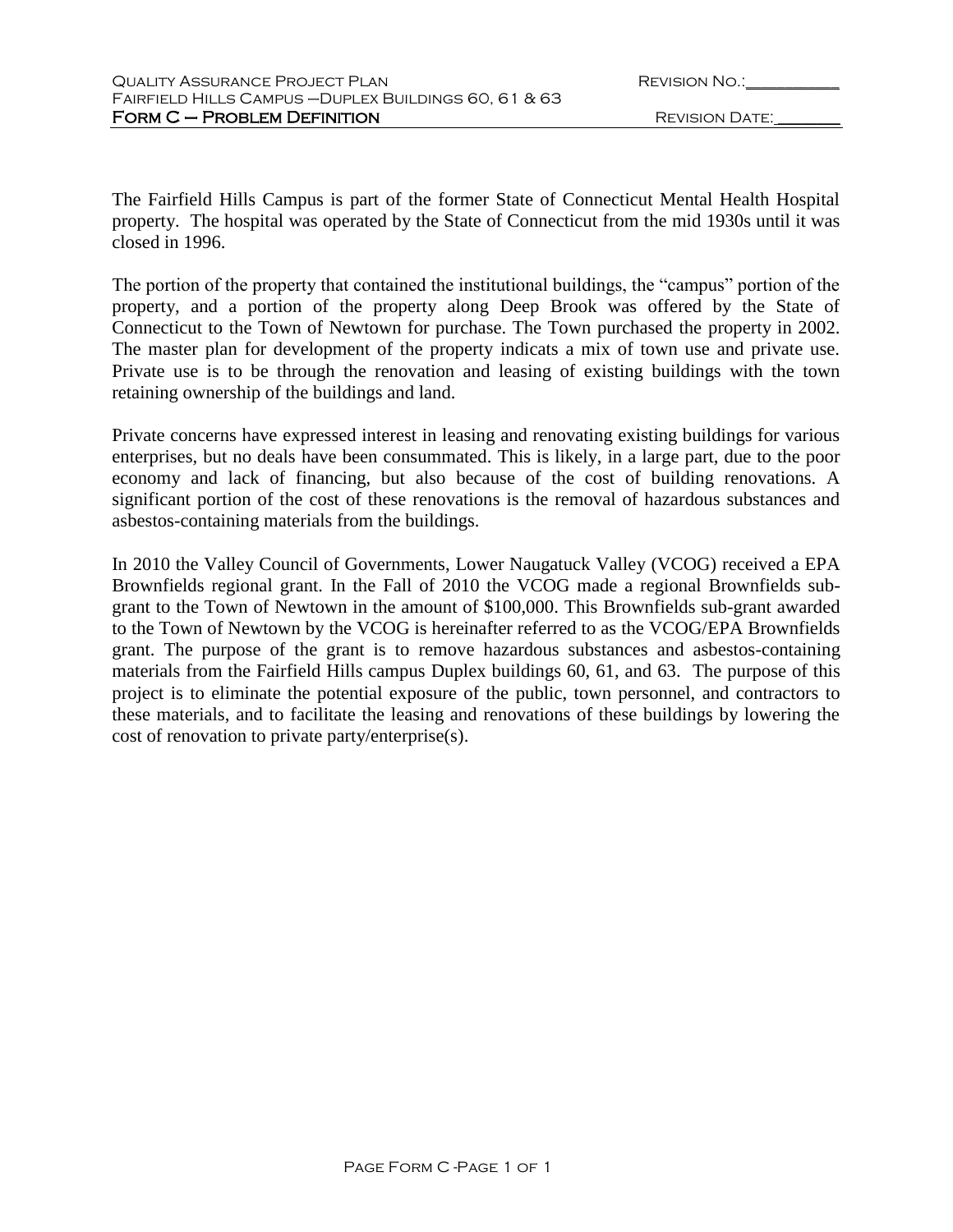There are two primary phases of the project:

- 1. The preparation of plans and specifications for asbestos abatement and hazardous substances removal, and
- 2. Asbestos abatement and hazardous substances removal.

Hazardous substances surveys have previously been completed. In the survey report all asbestoscontaining materials (>1% asbestos) were identified for removal; all building components usually containing hazardous substances (e.g., thermostats containing mercury, equipment containing lead acid batteries, fluorescent fixtures containing PCB ballasts, etc.) were identified and cataloged for removal; and lead paint was identified for worker protection purposes, as painted surfaces will be disturbed during abatement activities.

Plans and specifications are being prepared for asbestos abatement, activities impacting lead paint, and removal of items that may contain hazardous substances. The work will then be bid, a contractor selected, and asbestos materials and items that may contain hazardous substances will be removed from the building and recycled or disposed of at appropriately-licensed disposal facilities.

Preparation of the plans and specifications is anticipated to take two weeks. The project will be bid and abatement is expected to begin one month after the completion of the plans and specifications. Abatement will take approximately one month. A completion/compliance report will be issued approximately three weeks after abatement is completed.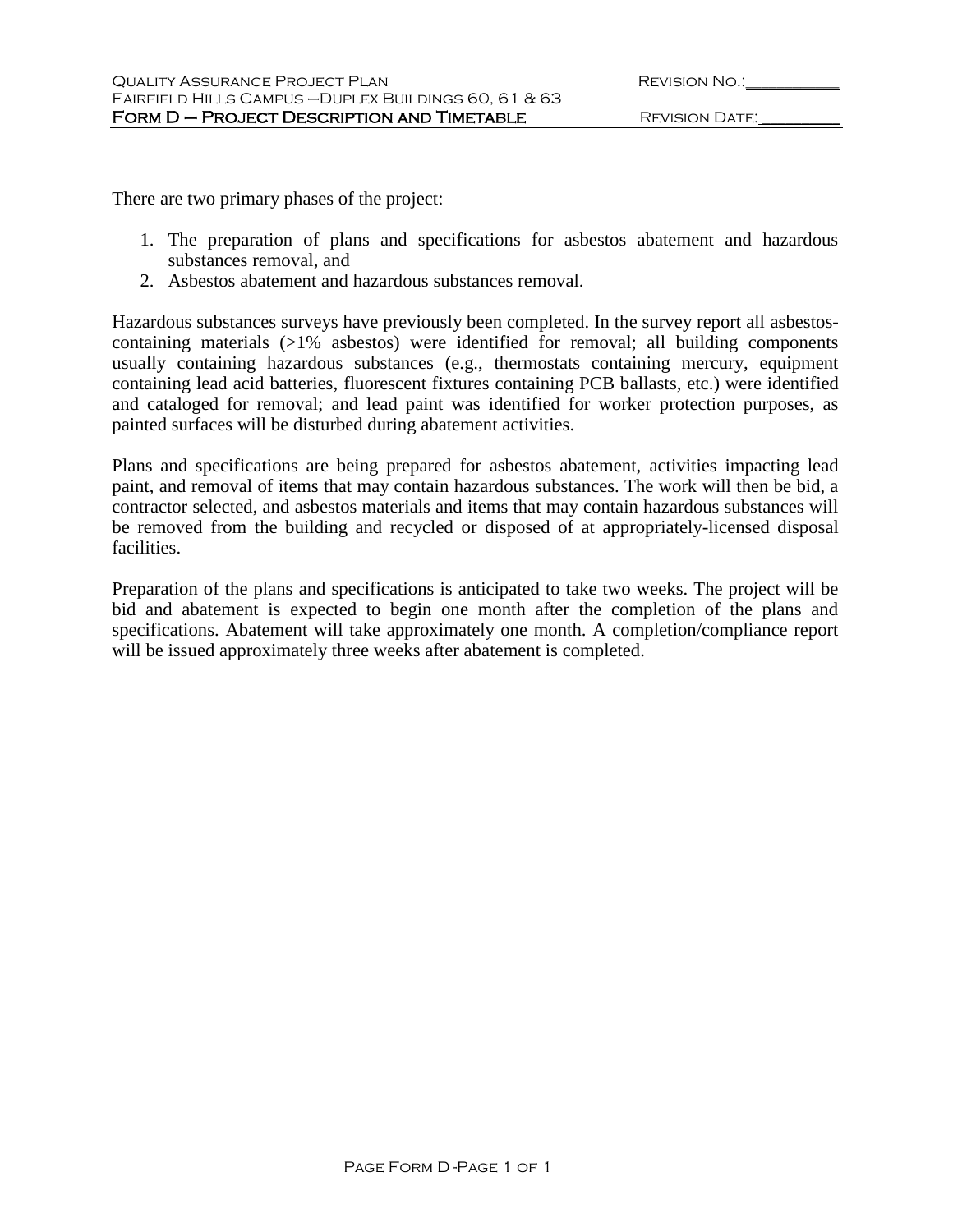| <b>REVISION NO.:</b> |  |
|----------------------|--|
|                      |  |

Three types of sampling may/will be performed related to the removal of asbestos-containing building materials, as follows: 1) bulk sampling of building materials not sampled during the asbestos survey may be performed to determine if the specific building materials contain asbestos; 2) paint in the interior and on the exterior of the building may be measured for lead content using on-site XRF technology, if not covered in the existing survey, to identify and quantify lead-based paint so workers that will be impacting materials can be appropriately protected; and 3) air sampling for asbestos fibers will be performed to determine appropriate worker protection, to assess abatement controls, and for building re-occupancy clearance sampling.

No sampling will be performed related to the identification and removal of potential hazardous substances containing items as these will be identified and manifested off of the property based on presumed content. Below are items in the buildings currently identified that can contain hazardous substances:

| Quantity         | <b>Size</b> | Material/Item        | <b>General Location</b>       | <b>Potential Hazard</b>                             |
|------------------|-------------|----------------------|-------------------------------|-----------------------------------------------------|
|                  |             |                      | <b>DUPLEX 60</b>              |                                                     |
| $\overline{2}$   |             | <b>Ballasts</b>      | $60L^1$ – kitchen             | $CRW2 - PCB$ ballasts                               |
| 3                |             | <b>Bulbs</b>         |                               | $\overline{UW^3 - Hg}$ lamps                        |
| 1                |             | Thermostat           | $60L - living$ room           | $UW - Hg$ ampoule                                   |
| 1                |             | Electrical panel box | $60L -$ basement              | $UW -$ used electronics (printed<br>circuit boards) |
| 1                |             | Smoke detector       | $60L - 2nd$ floor hall        | Low-level radioactive source                        |
| 1                |             | Fuse box             | $60L -$ kitchen closet        | $UW -$ used electronics (printed<br>circuit boards) |
| 1                |             | Fuse box             | $60R^4$ – kitchen closet      | $UW -$ used electronics (printed<br>circuit boards) |
| 1                |             | Electrical panel box | $60R - basement$              | $UW -$ used electronics (printed<br>circuit boards) |
| 1                |             | Smoke detector       | $60R - 2nd$ floor hall        | Low-level radioactive source                        |
| 1                | $250$ gal   | Oil tank             | $60R -$ basement              | $CRW - oil$                                         |
| 11               |             | <b>Bulbs</b>         | $60R -$ basement              | $UW - Hg$ lamps                                     |
| 1                | 5 gal       | Antifreeze           | $60R -$ basement              | $CRW$ – waste chemical liquid                       |
| <b>DUPLEX 61</b> |             |                      |                               |                                                     |
| 1                |             | Smoke detector       | $61L - 2nd$ floor hall        | Low-level radioactive source                        |
| 1                | 9 volts     | <b>Battery</b>       | $61L - 2^{nd}$ floor hall     | $UW - batteries$                                    |
| 1                |             | Dial pump soap       | $61L - 2nd$ floor<br>bathroom | $CRW$ – waste chemical liquid                       |

 $<sup>1</sup>$  Left side of duplex</sup>

 $\overline{a}$ 

<sup>&</sup>lt;sup>2</sup> CRW-Connecticut Regulated Waste – PCBs (CR01), Oils (CR02/CR03), waste chemical liquids - antifreeze, latex & solvent paints, sludges, etc. (CR04), waste chemical solids (CR05)

<sup>&</sup>lt;sup>3</sup> UW-Universal Waste (batteries, thermostat ampoules, fluorescent lamps, used electronics)

<sup>4</sup> Right side of duplex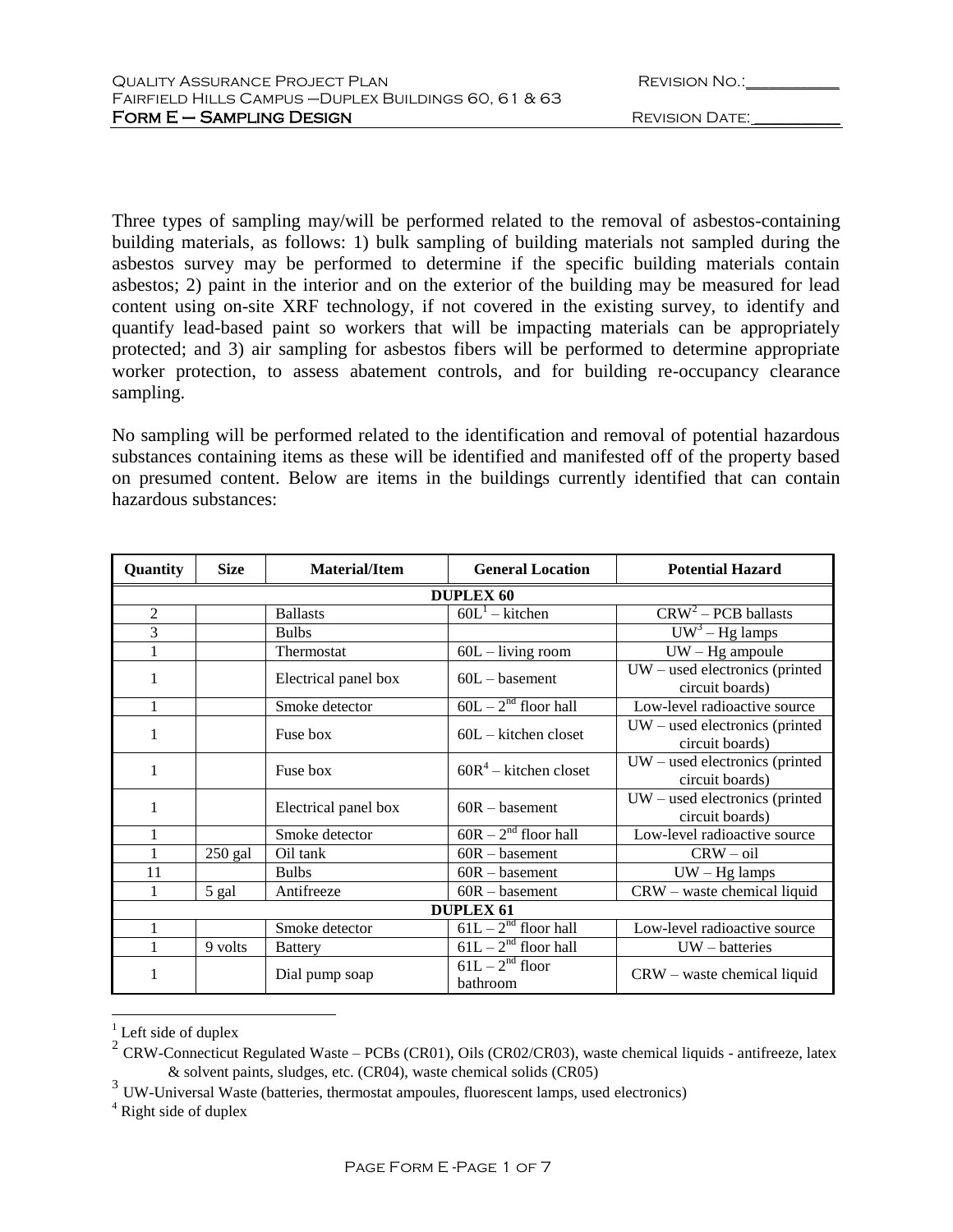| <b>REVISION NO.:</b> |  |
|----------------------|--|
|                      |  |

| Quantity         | <b>Size</b> | <b>Material/Item</b>                               | <b>General Location</b>            | <b>Potential Hazard</b>                             |
|------------------|-------------|----------------------------------------------------|------------------------------------|-----------------------------------------------------|
| $\overline{2}$   |             | Fluorescent lights<br>w/ballasts                   | $61L -$ Kitchen                    | $UW - Hg$ lamps<br>CRW - PCB ballasts               |
| 1                |             | Television                                         | $61L -$ Basement                   | $UW -$ used electronics                             |
| $\mathbf{1}$     | $275$ gal   | <b>AST</b>                                         | $61L - Basement$                   | $CRW - oil$                                         |
| 1                | 4 oz        | Stain stick                                        | $61L -$ Basement                   | $CRW$ – waste chemical liquid                       |
| $\overline{2}$   |             | Halogen bulbs                                      | 61 exterior A-side                 | $UW - Hg$ lamp                                      |
| $\overline{1}$   |             | Halogen light fixture                              | 61 exterior D-side                 | $UW - Hg$ lamp                                      |
| Unknown          |             | Deteriorated lead paint                            | Throughout 61R                     | $T^5$ , (Pb)                                        |
| 1                |             | Fluorescent light                                  | $61R - k$ itchen                   | $UW - Hg$ lamp                                      |
| $\mathbf{1}$     |             | <b>Ballast</b>                                     | $\overline{61R}$ – kitchen         | <b>CRW-PCB</b> ballasts                             |
| $\mathbf{1}$     |             | Mercury thermostat                                 | 61R - Living room                  | $UW - Hg$ ampoule                                   |
| $\mathbf{1}$     |             | Smoke detector                                     | $61R - 2nd$ floor hall             | Low-level radioactive source                        |
| <b>DUPLEX 63</b> |             |                                                    |                                    |                                                     |
| $\mathbf{1}$     |             | Spray-n-wash<br>laundry/stain remover<br>spray can | $63L -$ Basement                   | $I^6$                                               |
| Various          |             | Circuit board panels                               | $63L -$ Basement                   | $UW -$ used electronics (printed<br>circuit boards) |
| $\mathbf{1}$     |             | Doorbell box                                       | $63L - K$ itchen                   | $UW -$ used electronics (printed<br>circuit boards) |
| $\mathbf{1}$     |             | Fuse box                                           | $63L -$ Kitchen closet             | $UW -$ used electronics (printed<br>circuit boards) |
| 1                |             | Smoke detector                                     | $63L - 2nd$ floor hall             | Low-level radioactive source                        |
| Various          |             | Circuit board panels                               | $63R - Basement$                   | $UW -$ used electronics (printed<br>circuit boards) |
| 1                |             | Fuse box                                           | $63R$ – Kitchen closet             | $UW -$ used electronics (printed<br>circuit boards) |
| $\mathbf{1}$     |             | Mercury thermostat                                 | $63R - Living room$                | $UW - Hg$ ampoule                                   |
| $\mathbf{1}$     |             | Bar soap                                           | $63R - 2nd$ floor<br>bathroom      | CRW - waste chemical solid                          |
| $\mathbf{1}$     | 15 fl oz    | Pert Plus shampoo                                  | $\overline{63R}$ – Master bathroom | CRW - waste chemical liquid                         |
| $\mathbf{1}$     |             | Smoke detector                                     | $63R - 2nd$ floor hall             | Low-level radioactive source                        |
| $\mathbf{1}$     | 24 fl oz    | Signal mouthwash                                   | $63R - 2nd$ floor hall             | CRW - waste chemical liquid                         |

A complete sampling survey and inventory of asbestos-containing building materials, lead-based paint, and building components and contents containing miscellaneous hazardous substances has been performed for these buildings. This information will be used in the preparation of the abatement plans and specifications.

<sup>&</sup>lt;sup>5</sup> T-Toxic - may contain ingredients which are harmful if swallowed or which release vapors that can cause irritation

 $<sup>6</sup>$  I-Ignitable - may contain ingredients which are ignitable (materials which have a flashpoint <140 $\degree$ F) (D001)</sup>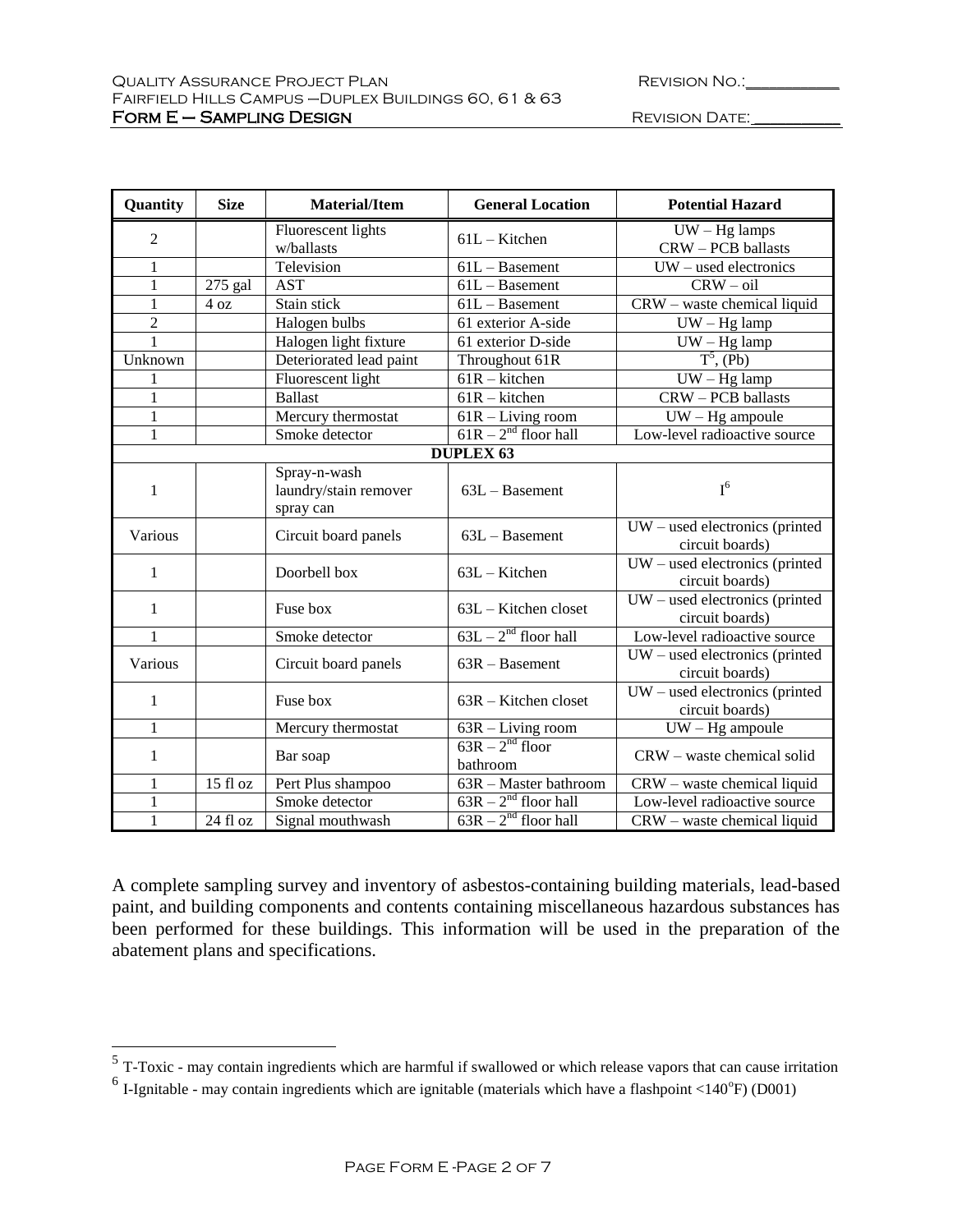| <b>REVISION NO.:</b> |  |
|----------------------|--|
|                      |  |

A Connecticut Certified Asbestos Inspector from the TRC Environmental Corporation performed sampling surveys of the Duplex buildings 60, 61, and 63. The asbestos-containing materials based upon this assessment in each of the buildings are estimated as follows:

# **Duplex 60**

| <b>Material</b>          | <b>Estimated Quantity</b> |
|--------------------------|---------------------------|
| Floor tiles and mastic   | $650 S\overline{F}$       |
| Sink undercoat           | $\mathcal{D}_{\cdot}$     |
| Ceramic tile glue        | 450 SF                    |
| Attic damp proofing      | 300 SF                    |
| Pipe insulation          | $350 \mathrm{LF}^8$       |
| Floor surfacing plaster  | 650 SF                    |
| Window glazing and caulk | 42 Windows                |
| Door caulk               | 4 Doors                   |
| Transite roof shingles   | 3,400 SF                  |
| Flashing cement          | 200 SF                    |
| Tar paper                | 300 SF                    |

# **Duplex 61**

| <b>Material</b>                       | <b>Estimated Quantity</b> |
|---------------------------------------|---------------------------|
| Floor tiles and mastic                | 650 SF                    |
| Glue behind wall tiles                | 320 SF                    |
| Vapor barrier under transite shingles | 3400 SF                   |
| Pipe insulation                       | 350 LF                    |
| Floor surfacing plaster               | 650 SF                    |
| Window glazing and caulk              | 40 Windows                |
| Door caulk                            | 6 Doors                   |
| Transite roof shingles                | 3,400 SF                  |
| Flashing cement                       | 250 SF                    |

 $\overline{a}$ 

<sup>&</sup>lt;sup>7</sup> Square feet

 $8$  Linear feet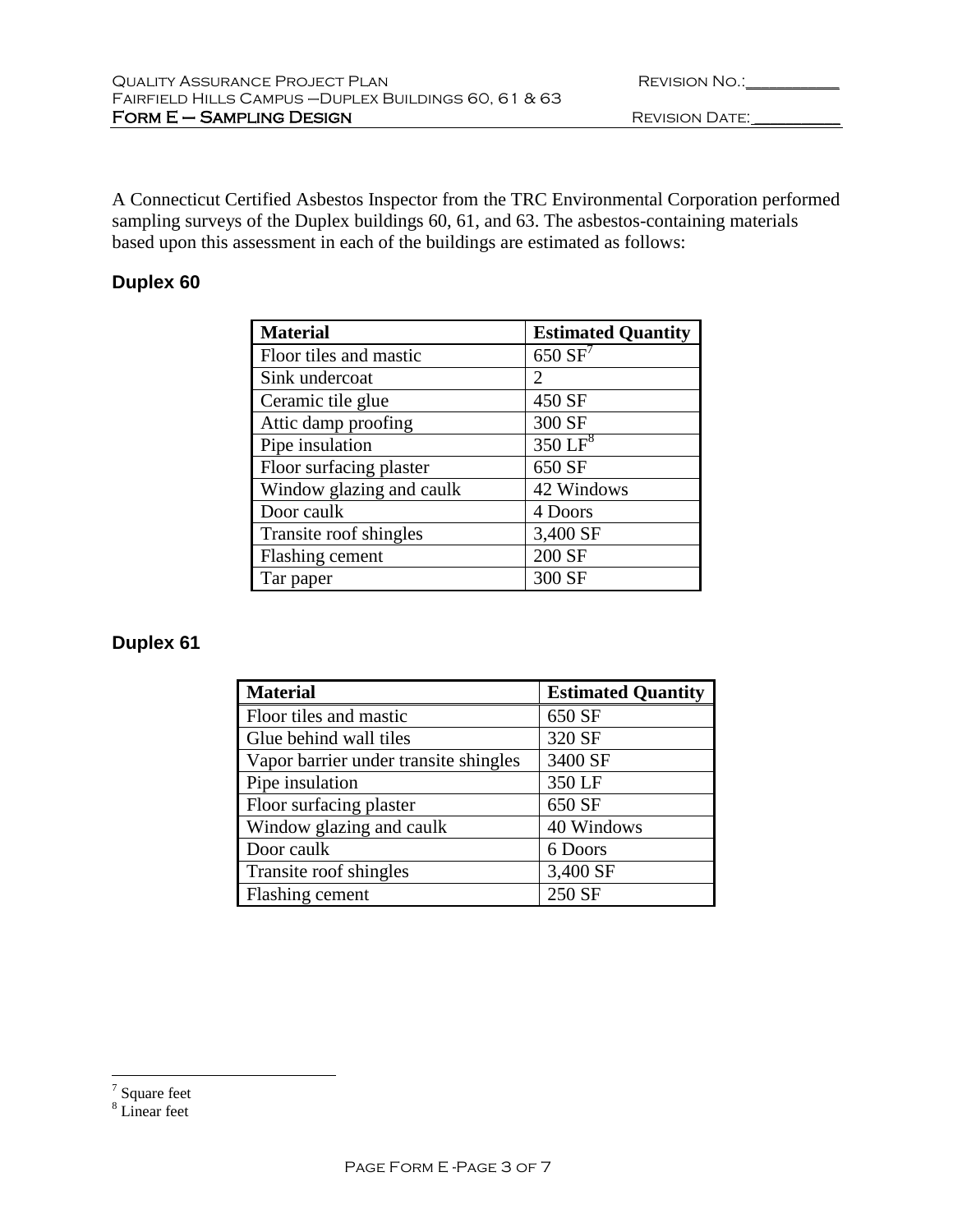| <b>REVISION NO.:</b> |  |
|----------------------|--|
|                      |  |

# **Duplex 63**

| <b>Material</b>                       | <b>Estimated Quantity</b> |
|---------------------------------------|---------------------------|
| Floor tiles and mastic                | 650 SF                    |
| Sink undercoat                        | 2                         |
| Ceramic tile glue                     | 450 SF                    |
| Attic damp proofing                   | 300 SF                    |
| Pipe insulation                       | 350 LF                    |
| Floor surfacing plaster               | 650 SF                    |
| Window glazing and caulk              | 42 Windows                |
| Door caulk                            | 4 Doors                   |
| Transite roof shingles                | 3,400 SF                  |
| Vapor barrier under transite shingles | 3400 SF                   |
| Flashing cement                       | 250 SF                    |
| Tar paper                             | 300 SF                    |

Individuals that conducted and supervised the asbestos sampling surveys were Asbestos Hazard Emergency Response Act (AHERA)/EPA trained, and Connecticut Department of Public Health licensed asbestos inspectors specifically trained to identify and sample building materials that may contain asbestos. Any further sampling will be conducted by personnel with equivalent training and certification.

Interior asbestos-containing materials will be removed as part of this project. Exterior asbestoscontaining materials such as roofing shingles, window caulking/glazing, and roofing flashing cement will not be removed as removal of these materials would expose the interiors of the buildings to weather conditions.

# **Bulk Sampling**

The asbestos survey was conducted, and all additional asbestos bulk sampling, will be conducted in accordance with the Environmental Protection Agency (EPA) Asbestos National Emission Standard for Hazardous Air Pollutants (NESHAP) regulations for building demolitions or renovations (40 CFR 61 Subpart M). The quantity of samples collected and analyzed will meet the NESHAP and AHERA requirements. Bulk asbestos samples will be analyzed by Polarized Light Microscopy (PLM), EPA Method 600/R-93/116. Some of these samples may require additional analysis by transmission electron microscopy (TEM) via EPA/600/R-93/116 Section 2.5.

Asbestos bulk samples will be collected in accordance with the guidelines established by EPA AHERA (40 CFR 763), OSHA 29 CFR 1926.1101, and EPA Asbestos NESHAP 40 CFR 61, Subpart M. Specifically, samples will be collected in accordance AHERA Federal Regulations Chapter 40, Part 763, Subpart E, Sections 763.86 and 763.87(c)(2) as detailed below.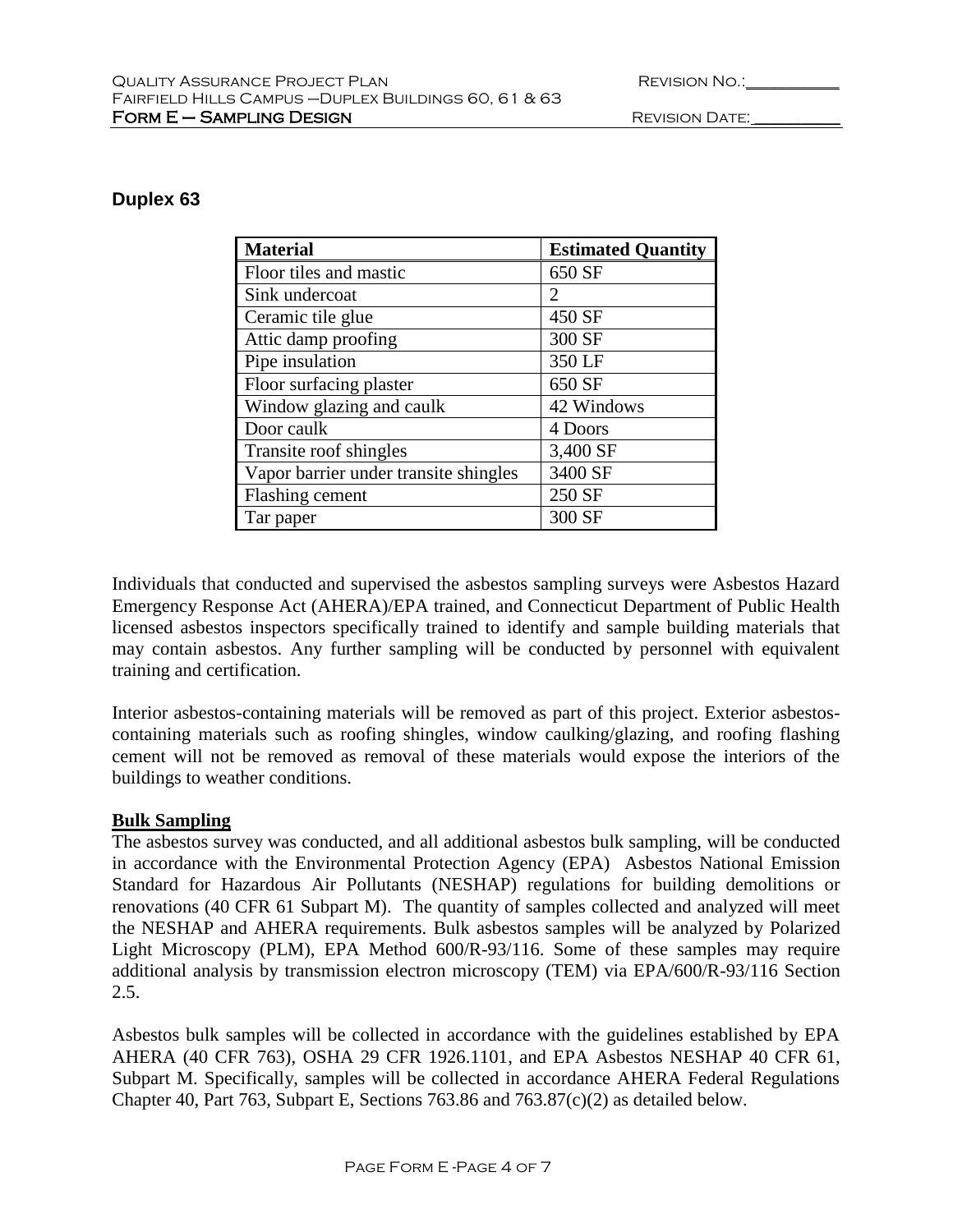| <b>REVISION NO.:</b> |  |
|----------------------|--|
|                      |  |

Material to be sampled will be classified into one of three categories: surfacing material, thermal system insulation, or miscellaneous material, and sampled as follows:

### **§ 763.86 Sampling.**

**(a)** *Surfacing material.* **An accredited inspector shall collect, in a statistically random manner that is representative of the homogeneous area, bulk samples from each homogeneous area of friable surfacing material that is not assumed to be ACM, and shall collect the samples as follows: (1) At least three bulk samples shall be collected from each homogeneous area that is 1,000 ft<sup>2</sup> or less, except as provided in § 763.87(c)(2). (2) At least five bulk samples shall be collected from each homogeneous area that is greater than 1,000 ft2 but less than or equal to 5,000 ft<sup>2</sup> , except as provided in § 763.87(c)(2). (3) At least seven bulk samples shall be collected from each homogeneous except as provided in § 763.87(c)(2).**

**(b)** *Thermal system insulation.* **(1) Except as provided in paragraphs (b) (2) through (4) of this section and § 763.87(c), an accredited inspector shall collect, in a randomly distributed manner, at least three bulk samples from each homogeneous area of thermal system insulation that is not assumed to be ACM. (2) Collect at least one bulk sample from each homogeneous area of patched thermal system insulation that is not assumed to be ACM if the patched section is less than 6 linear or square feet. (3) In a manner sufficient to determine whether the material is ACM or not ACM, collect bulk samples from each insulated mechanical system that is not assumed to be ACM where cement or plaster is used on fittings such as tees, elbows, or valves, except as provided under § 763.87(c)(2). (4) Bulk samples are not required to be collected from any homogeneous area where the accredited inspector has determined that the thermal system insulation is fiberglass, foam glass, rubber, or other non-ACBM.**

**(c)** *Miscellaneous material.* **In a manner sufficient to determine whether material is ACM or not ACM, an accredited inspector shall collect bulk samples from each homogeneous area of friable miscellaneous material that is not assumed to be ACM.**

**(d)** *Nonfriable suspected ACBM.* **If any homogeneous area of nonfriable suspected ACBM is not assumed to be ACM, then an accredited inspector shall collect, in a manner sufficient to determine whether the material is ACM or not ACM, bulk samples from the homogeneous area of nonfriable suspected ACBM that is not assumed to be ACM.**

# **763.87 Analysis.**

**(c) (2) A homogeneous area shall be determined to contain ACM based on a finding that the results of at least one sample collected from that area shows that asbestos is present in an amount greater than 1 percent.**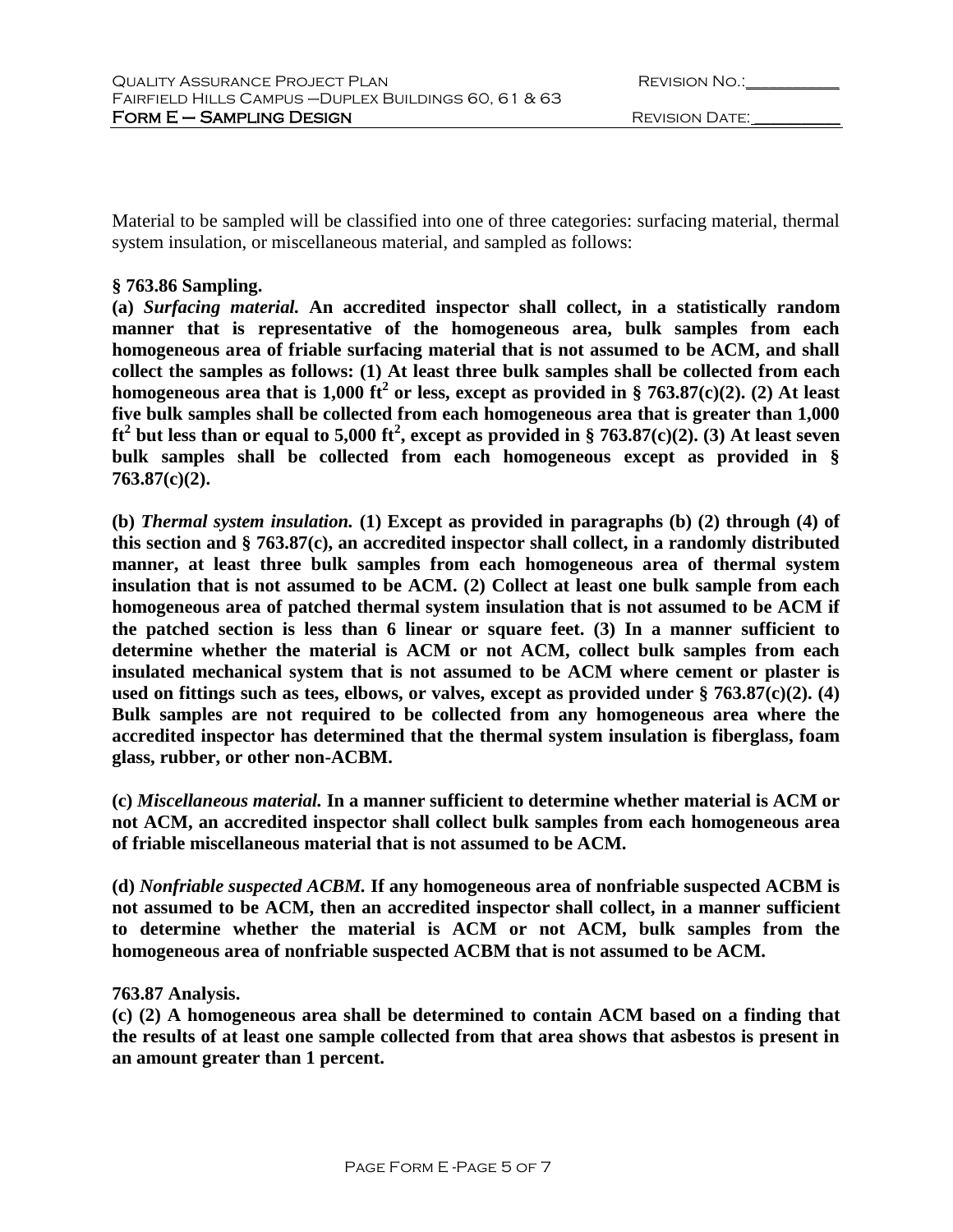**A homogeneous area is considered not to contain ACM only if the results of all samples required to be collected from the area show asbestos in amounts of 1 percent or less. (2) A homogeneous area shall be determined to contain ACM based on a finding that the results of at least one sample collected from that area shows that asbestos is present in an amount greater than 1 percent.** 

Asbestos bulk samples analyzed for asbestos will be by laboratories accredited by the National Voluntary Laboratory Accreditation Program (NVLAP) and the State of Connecticut Department of Public Health (CTDPH).

All additional asbestos bulk sample locations will be documented on building diagrams, labeled on the building material sampled, and documented on the chains-of-custody. Equipment used may include utility knife, wood chisel, scraper, steel trowel, etc.; and amended water mist spray bottles. All non-disposable equipment involved in field sampling will be decontaminated prior to and after sampling. To prevent cross-contamination between samples, the tools used during asbestos sampling will be cleaned with water and wiped dry prior to the collection of each bulk sample.

Bulk asbestos samples will consist of approximately 1 square inch of material to be tested. The sample will be sealed in a plastic bag. There is no holding time for asbestos. There are no preparation or preservative requirements.

# **Air Sampling**

Asbestos air sample collection will be performed in accordance with NIOSH Method 7400 - Asbestos and Other Fibers by PCM, NIOSH Method 7402 - Asbestos by TEM, or the AHERA/CTDPH reoccupancy clearance protocols for TEM clearance testing in 40 CFR Part 763 Subpart E, Appendix A.

Personal exposure samples will be collected at a rate of 1.5-2.5 liters per minute (lpm) for a full workshift (6-8 hours) for a resulting total volume of approximately 0.54-1.2 cubic meters  $(m^3)$ . The quantification limit for this volume should by less than the 8-hour time-weighted worker exposure limit of 0.1 fibers per cubic centimeter of air (f/cc).

Air volumes taken for clearance sampling shall be sufficient to accurately determine (to a 95 percent probability) fiber concentrations to 0.01 f/cc of air via PCM or 70 structures per square millimeter  $(s/mm^2)$  via TEM (1,200 liters), and shall be collected at 10 lpm for TEM and between 10-16 lpm for PCM.

Pump flow rates of each sampling pump, with a representative sampler in line, will be measured before and after sample collection with a field rotameter, precalibrated to a primary standard. A suitable rotameter will be connected to the filter inlet, the flow screw adjusted to the desired sampling value, and the flow rate observed on the rotameter will be verified as constant for a minimum of 20 seconds. Flow rates will be recorded on Field Sampling Data Sheets.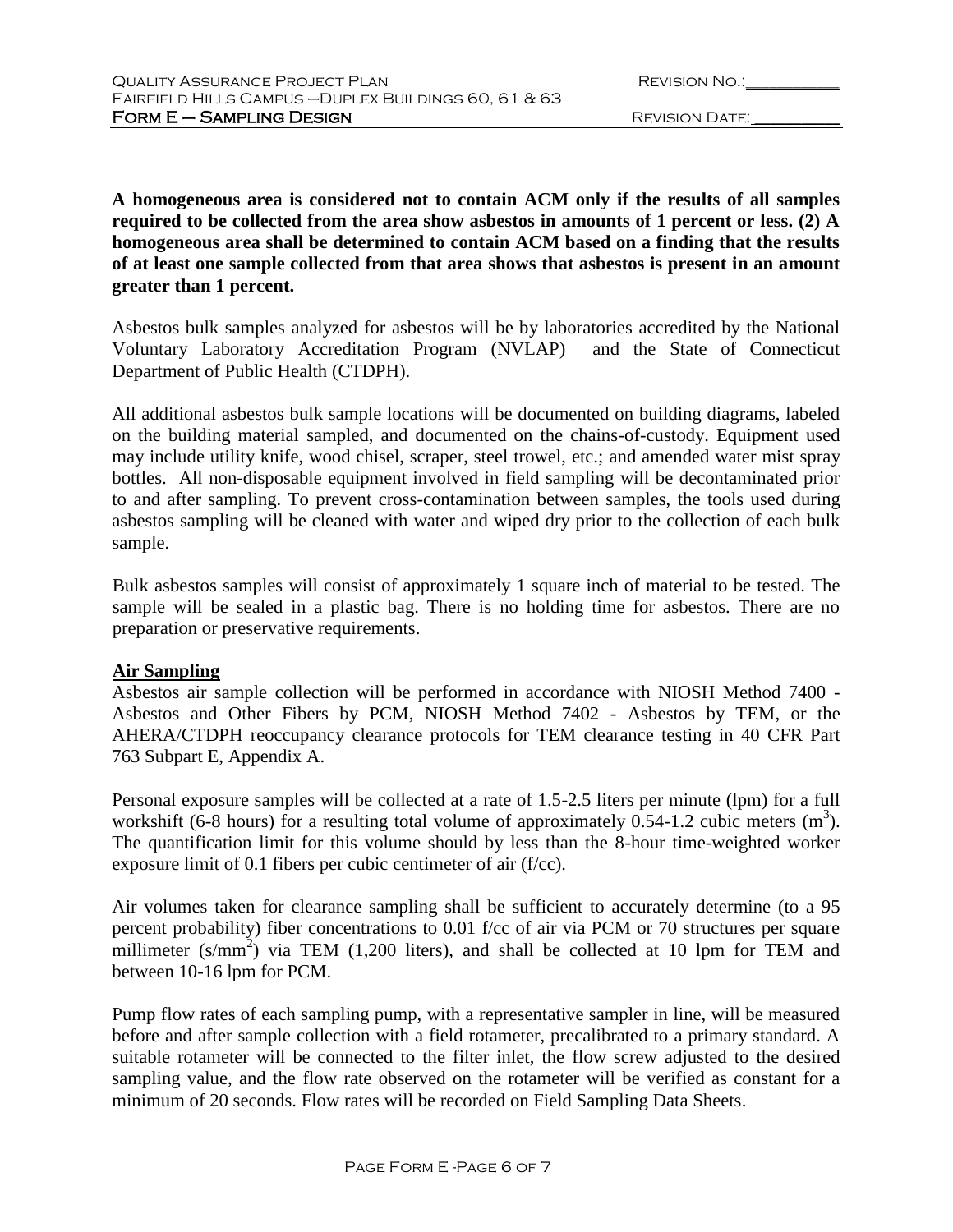| <b>REVISION NO.:</b> |  |
|----------------------|--|
|                      |  |

Immediately prior to collecting samples, the sampler will be fastened to a location (e.g., on a tripod for indoor samples or attached to the inspector for personal air samples) near the individual's breathing zone (four to six feet above grade). The top cover of the filter cassette cowl extension ("open face") will be removed and positioned "face down" in the sampler.

At the end of the sampling period, the top cover and small end caps are replaced. Samples are transported upright to the laboratory in a rigid container with packing material to prevent jostling or damage. To avoid electrostatic forces from causing fiber loss from the sampling filter, untreated polystyrene foam will not be used for any of the shipping container materials for asbestos samples.

Equipment and supplies utilized with this sampling approach are as follows:

- $\triangleright$  Low flow, battery-powered personal sampling pump (or equivalent) 1.5-2.5 lpm for personnel protection sampling
- Battery pack rechargeable lithium ion battery pack (or equivalent), fitted with a belt clip, compatible with the personal sampling pump.
- $\triangleright$  High volume, electric sampling pump 10-16 lpm for clearance air sampling.
- Filters/asbestos analysis Open-faced mixed cellulose ester membrane filters, 25 mm, 0.8µm pore size (PCM) or 0.45 µm pore size (TEM), with a non-conductive cowl, suitable for connection with the personal/clearance monitoring pump system.
- $\triangleright$  Low flow and high flow rotameters pre-calibrated to primary standards.

# Field Quality Control Samples – Bulk Sampling

Duplicate sampling of homogeneous materials is an integral part of the AHERA bulk sampling protocol and shall be followed per the protocol.

# Field Quality Control Samples – Air Sampling

A minimum of two field blanks or 10% will be collected each day in accordance with NIOSH 7400.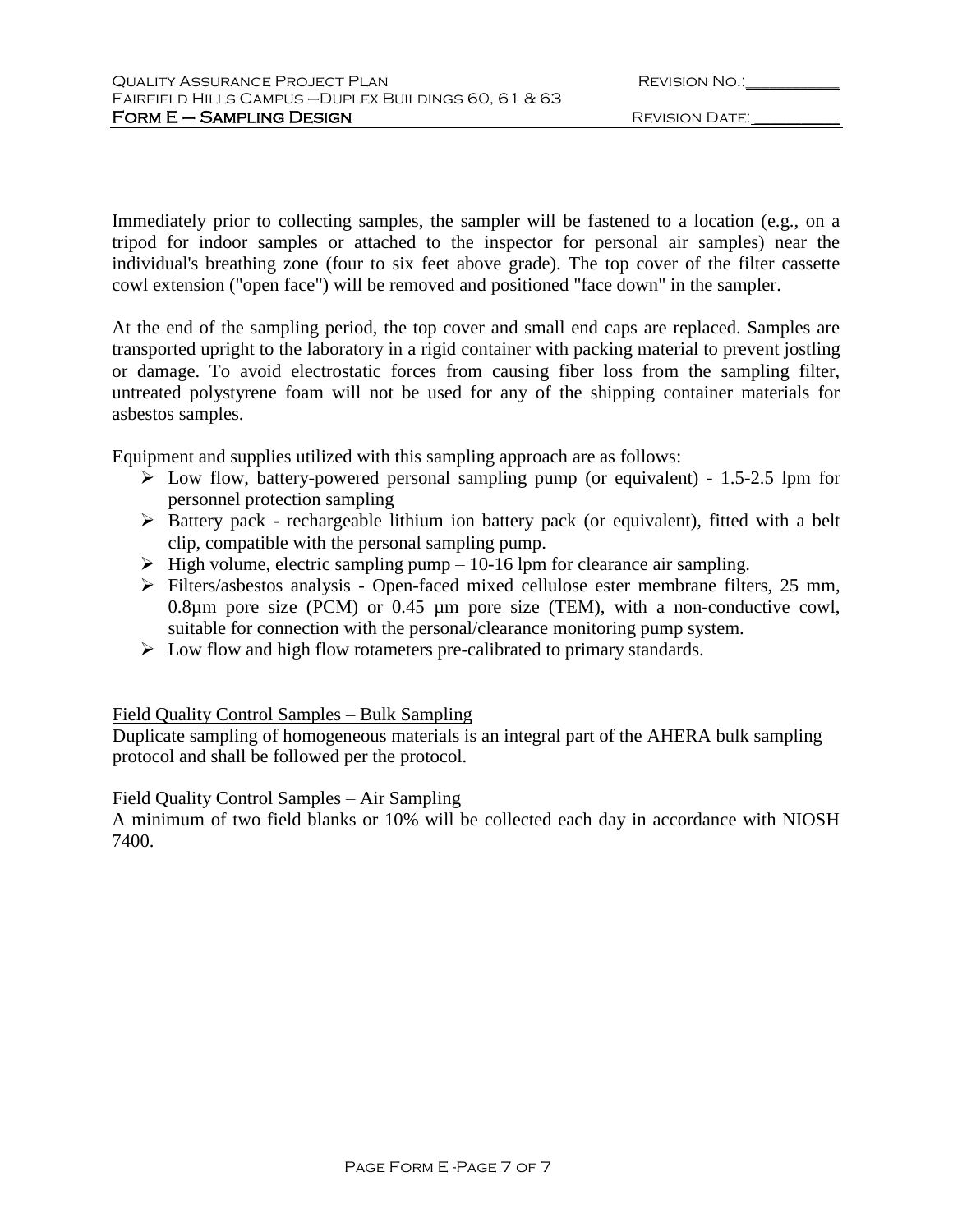| <b>REVISION NO.:</b> |  |
|----------------------|--|
|                      |  |

#### **Asbestos Bulk Samples**

All collected bulk asbestos samples shall be initially analyzed by the PLM Method, EPA Method 600/R-93/116.

Non friable organically bound (NOB) materials (e.g., floor tile, mastics, window glazing, and roofing materials) are difficult to analyze by PLM and these samples will have additional confirmatory analysis by TEM via EPA/600/R-93/116 Section 2.5, if PLM analyses are negative.

Building plaster will be analyzed by specific procedures within the EPA PLM method EPA/600/R-93/116, July 1993. These specific procedures have been developed and tested by the laboratory that will perform the PLM testing (TRC's laboratory), the State of Connecticut Department of Health, and EPA Region 1. The reason for these specific procedures is to improve the accuracy of analyses for determining asbestos in plaster when the content of asbestos is expected to be near 1%, which is usually the case for historical on-the-job batch mixing of plaster. This procedure is as follows:

**This recommended best practice neither intends to, nor authorizes, deviations from the EPA-approved "Test Method, Method for the Determination of Asbestos in Bulk Building Materials, June 1993, (EPA/600/R-93/116, July 1993). This Recommended Best Practices for Analyzing Low Concentration Plaster Bulk Asbestos Samples identifies specific practices and procedures identified in EPA/600/R-93/116, July 1993 that when followed should result in improved precision and accuracy when analyzing low concentration plaster bulk asbestos samples.** 

**This recommend best practice contains direct quotations from EPA/600/R-93/116, July 1993. Direct quotations are in italics with the section and page number(s) given.**

**This recommended best practice for low level bulk asbestos samples has been developed because** *the diversity of bulk materials necessitates the use of several different methods of sample preparation and analysis, Section 1.0 Introduction, page 1.*

**Specifically this recommended best practice for low level bulk asbestos samples has been developed because: 1) plaster often contains concentrations of asbestos fibers near the regulatory standard for asbestos-containing materials of 1%, as a consequence, precise and accurate analyses are crucial for proper regulatory classification, and 2) achieving appropriate homogeneity of plaster samples requires particular care.**

*The precision and accuracy of the technique* **(i.e., this proposed gravimetric method)** *are dependent upon the homogeneity of the material, the accuracy of the weight measurements, and the effectiveness of the sample reduction and filtering procedures. In practice, the precision can be equal to* **±***1%, and the accuracy at 1 wt% asbestos can be less than or equal to*  **±***10% relative, Section2.0 Methods, 2.3 Gravimetry, 2.3.3 Quantitation, page 25.* **Because this**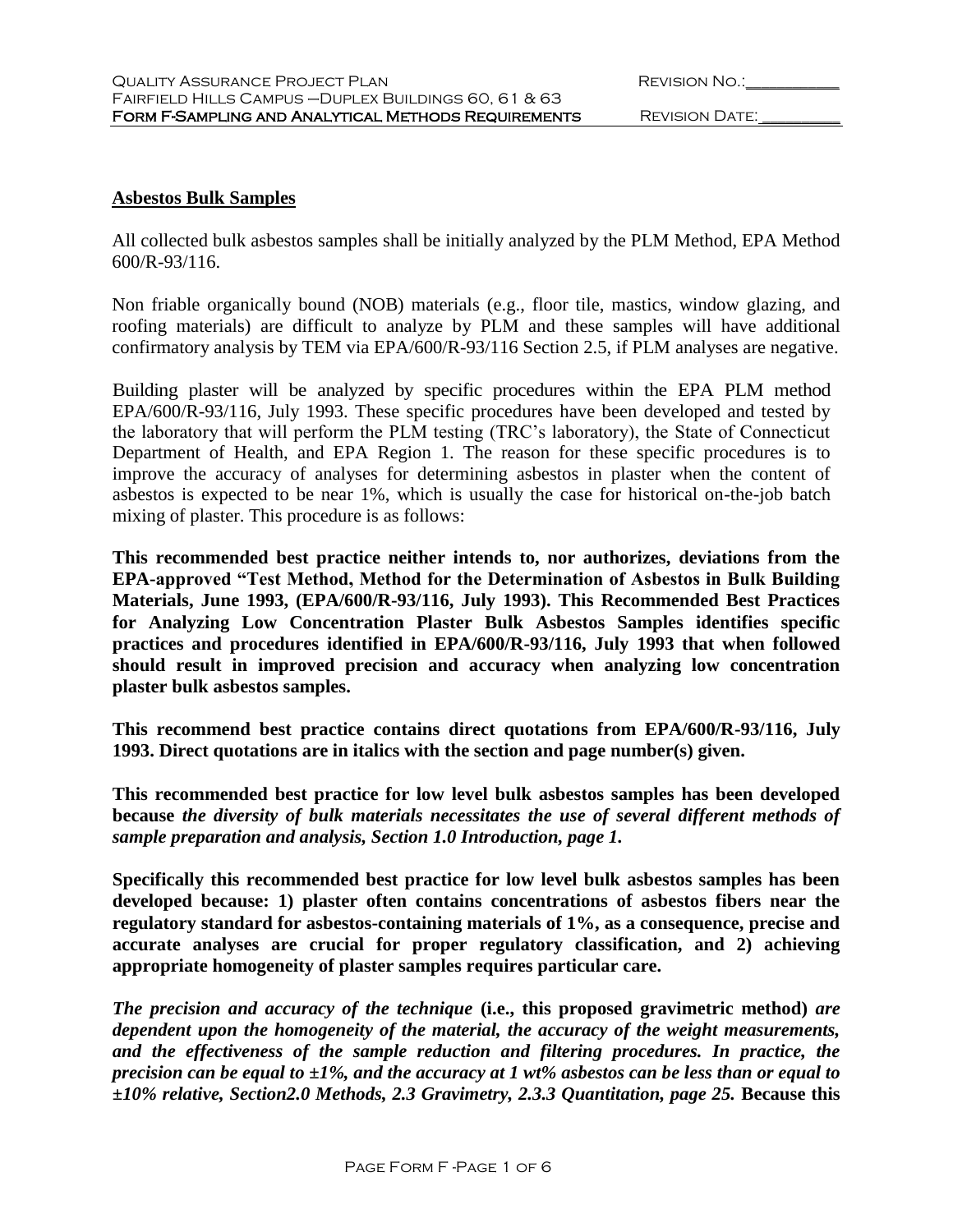**precision and accuracy is at the limit of acceptable precision and accuracy for samples containing asbestos in the 1% range, extreme care must be taken in the procedures and techniques utilized for the analysis of plaster samples.** 

### *Applicable Definitions, Appendix A Glossary of Terms*

*Accuracy – The degree of agreement of a measured value with the true or expected value. Homogeneous – Uniform in composition and distribution of all components of a material, such that multiple sub samples taken for analysis will contain the same components in approximately the same relative concentrations.*

*Heterogeneous – Lacking uniformity in composition and or distribution of material; component is not uniform. Does not satisfy the conditions stated for homogeneous; e.g., layered or in clumps, very coarse-grained, etc.*

*Precision - The degree of mutual agreement characteristic of independent measurements as the result of repeated application of the process under specified conditions. It is concerned with the variability of results.*

#### **Analysis Procedure Steps**

- **1. Sample Volume**
- **2. Initial Stereoscopic Examination**
- **3. Drying**
- **4. Separation of Layers**
- **5. Homogenization I**
- **6. Gravimetry (Ashing & Acid Dissolution)**
- **7. Post Gravimetric Reduction Stereoscopic Examination**
- **8. Homogenization II**
- **9. PLM Identification**
- **10. Point Count Quantification**
- **11. % Asbestos Calculation**

# **Recommended Best Practices**

**1. Sample Volume**

**Plaster base coat sample size should be approximately one cubic inch (15cc). A smaller size may be suitable for skim coats and spray plasters.** *Generally, samples of insufficient volume should be rejected, and further analysis curtailed until the client is contacted. The quantity of sample affects the sensitivity of the analysis and reliability of the quantitation steps. If there is a question whether the sample is representative due to inhomogeneity, the sample should be rejected, at least until contacting the client to see if: 1) the client can provide more material or 2) the client wishes the laboratory to go ahead with the analysis, but with the laboratory including a statement on the limited sensitivity and reliability of quantitation. If the latter is the case, the report of analysis should state that the client was contacted, that the client decided that the lab should use*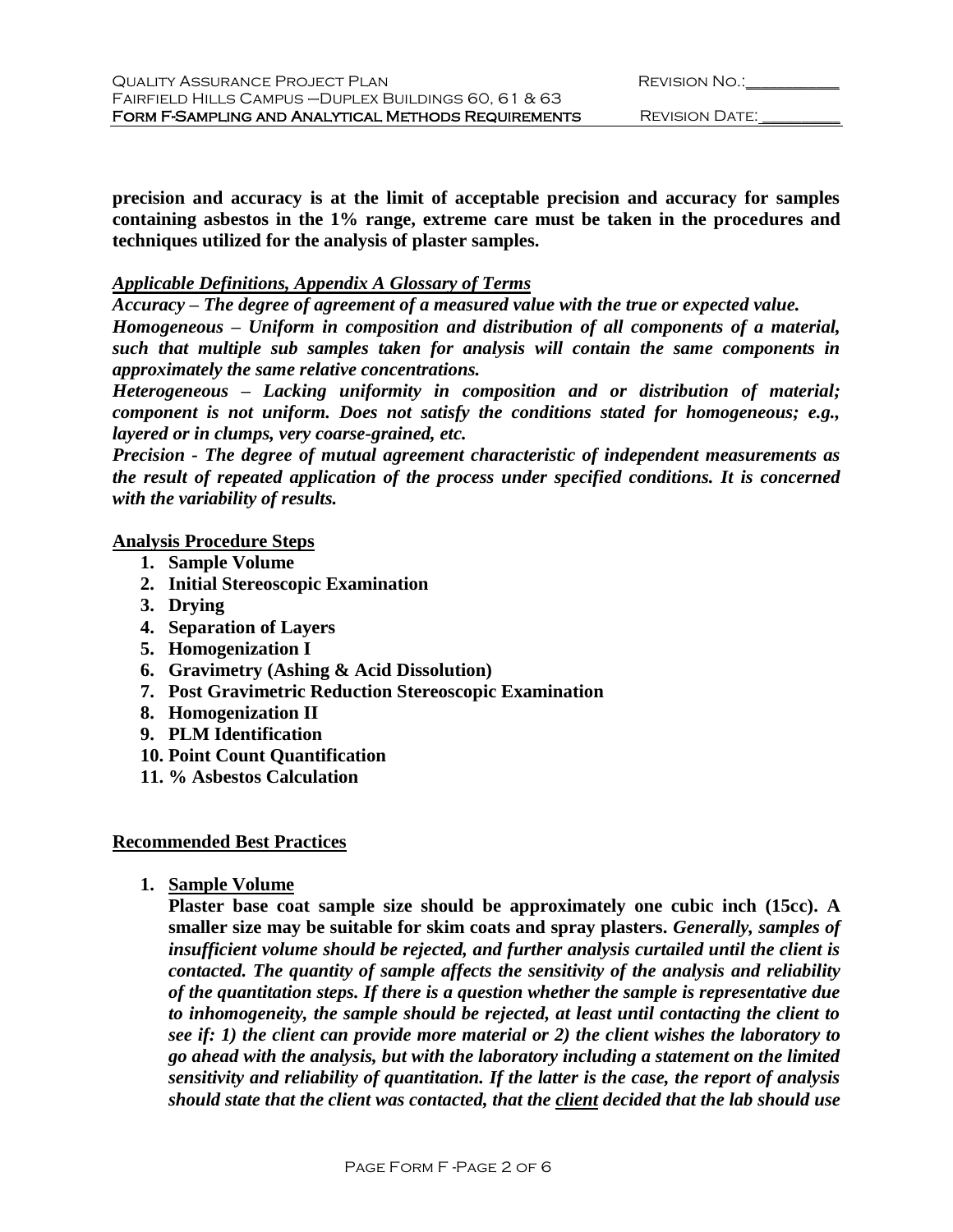| <b>REVISION NO.:</b> |  |
|----------------------|--|
|                      |  |

*less material than recommended by the method, and that the client acknowledges that this may have limited the sensitivity and quantitation of the method. At the time the client is contacted about the material, he or she should be informed that a statement reflecting these facts will be placed in the report, Section 2.0 Methods, 2.1 Stereomicroscopic Examination, page 3.*

# **2. Initial Stereoscopic Examination**

*No sample preparation should be undertaken before initial stereomicroscopic examination, Section 2.0 Methods, 2.1 Stereomicroscopic Examination, 2.1.5 Procedures, 2.1.5.1 Sample Preparation, page 5.*

**Conduct an initial stereoscopic examination of the sample as outlined in EPA/600/R-93/116, Section 2.1.** *Samples should be examined with a simple stereomicroscope by viewing multiple fields of view over the entire sample. The whole sample should be observed after placement in a suitable container (watchglass, weigh boat, etc.) substrate. Samples that are very large should be subsampled. The sample should be probed, by turning pieces over and breaking open large clumps. The purpose of the stereomicroscopic analysis is to determine homogeneity, texture, friability, color, and the extent of fibrous components of the sample. Homogeneity refers to whether each subsample made for other analytical techniques (e.g. the "pinch" mount used for the PLM analysis), is likely to be similar or dissimilar. Texture refers to size, shape and arrangement of sample components, Section 2.0 Methods, 2.1 Stereomicroscopic Examination, 2.1.5 Procedures, 2.1.5.2 Analysis, page 6.* **Texture's constituents' relative particle sizes are particularly important in the precision and accuracy of plaster samples.**

*Each layer or material should be checked for homogeneity during the stereomicroscopic analysis to determine the extent of sample preparation and homogenization necessary for successful PLM or other analysis. Fibers and other components should be removed for further qualitative PLM examination, Section 2.0 Methods, 2.1 Stereomicroscopic Examination, 2.1.5 Procedures, 2.1.5.2 Analysis, page 7.*

*Stereomicroscopic examination should typically be performed again after any change or major preparation (ashing, acid dissolution, milling, etc.) to the sample, Section 2.0 Methods, 2.1 Stereomicroscopic Examination, 2.1.5 Procedures, 2.1.5.2 Analysis, page 7.* **Observations of homogeneity, texture (size, shape, and arrangement of sample components), and preliminary fiber identification, made after each stereomicroscopic examination should be recorded, and included in the sample analysis report provided to the client.**

# **3. Drying**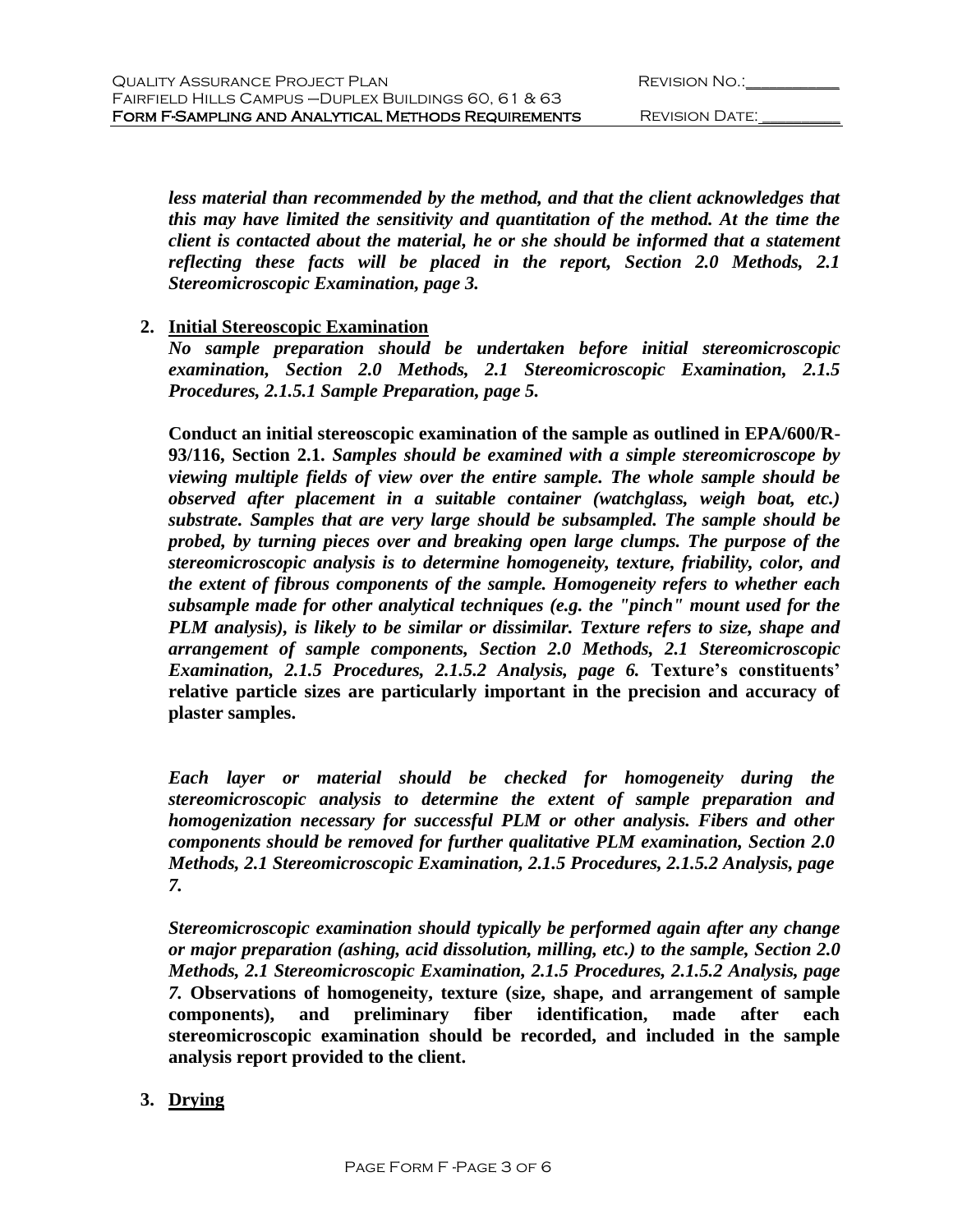**Dry the sample as outlined in EPA/600/R-93/116, Section 2.3.5.1 to remove moisture from the sample such that gravimetric measurements will not be influenced. Drying Temperature should not exceed 60 degrees C.**

### **4. Separation of Layers**

**For samples composed of distinct layers each layer must be separated and analyzed individually as outlined in EPA/600/R-93/116, Section 2.1.5.2 and as stipulated in Federal Register Publications from the USEPA** *Asbestos NESHAP Clarification Regarding Analysis of Multi-Layered Systems***, January 5, 1994 and December 19, 1995.**

# **5. Homogenization I**

**Homogenize each sample prior to further preparation/analysis as outlined in EPA/600/R-93/116, Section 2.3.5.2 to help increase the effectiveness of the gravimetric techniques, to ensure any subsample material removed for analysis will more likely be representative of the entire sample, and to reduce variations in grain/particle size. The primary purpose of this initial homogenization is to prepare the sample for gravimetric ashing and acid dissolution, and to reduce constituent variations in grain/particle size, optimally to a 1:1 ratio.**

**Special care must be taken in the homogenization of plaster samples that contain significant matrix particles that are large relative to asbestos fiber diameters (e.g., sand particles in plaster base coat samples). A PLM asbestos area percent determination will not approximate a volume or weight percentage unless all the sample constituents are of similar size. The homogenization technique should be chosen such that asbestos fibers are not destroyed during the process.**

# **6. Gravimetry (Ashing & Acid Dissolution)**

**Perform gravimetric reduction via both Ashing and Acid Dissolution techniques as outlined in EPA/600/R-93/116, Sections 2.3.6 and 2.3.8. Initial subsample weight should be >0.5 g. Ashing should be performed at 480 degrees C for 4 to 6 hours. Acid Dissolution should utilize concentrated HCl to completely soak the material and allow the reaction to proceed to completion (~5-10 minutes), then dilute with distilled water, and filter onto a pre-weighed 0.4-0.45 micron polycarbonate or mixed cellulose ester filter. Perform ashing first, followed by acid dissolution. Track weight removals from the sample/residue as noted to allow for gravimetric weight corrections to the % asbestos content reported. All weight reductions, PLM results, and the final sample asbestos content calculations should be recorded in a standard table and provided to the client with the final result. An example table is attached.**

# **7. Post Gravimetric Reduction Stereoscopic Examination**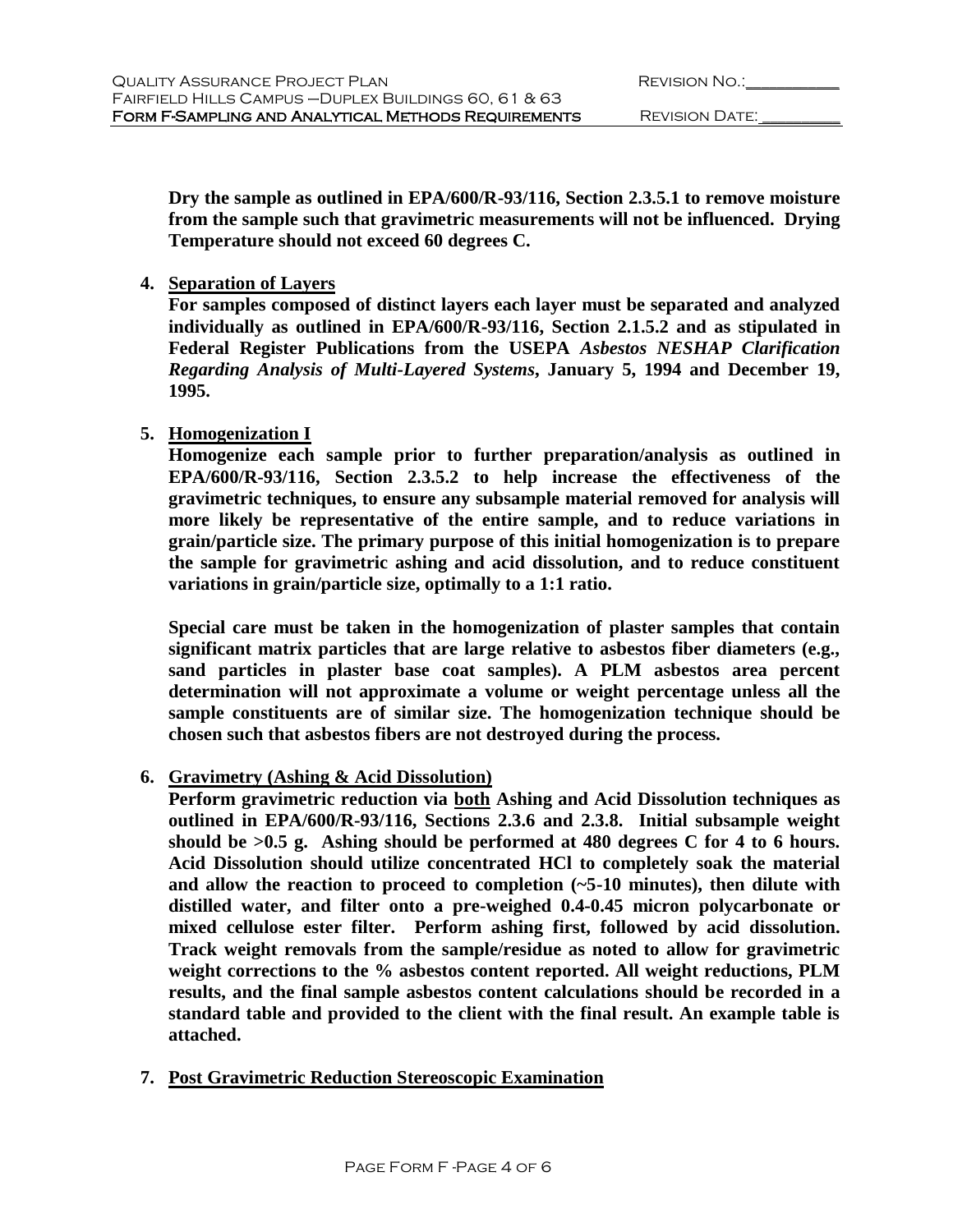**Conduct a stereoscopic examination in accordance with the initial stereoscopic examination procedures. The primary purpose of this post-gravimetric examination is to observe and record the characteristics of the sample gravimetric residue to determine if the sample is homogenous, and grain size variation is limited, such that the sample is prepared appropriately for effective PLM analysis.**

# **8. Homogenization II**

**Upon the performance of the post gravimetric reduction stereoscopic examination, if the analyst observes that the sample constituents contain significant variations in grain/particle size, the subsample should be voided and the sample preparation technique re-initiated from Step 5 above, with further care exercised in homogenizing the subsample to reduce particle size variation. If after repeat attempts, the sample constituent particle size variation cannot be reduced to a ratio of less than two without destroying asbestos fibers, it should be noted that optimum sample preparation was not possible, with the laboratory including a statement on the limited sensitivity and reliability of quantitation.**

# **9. PLM Identification**

**Identify asbestos fibers via Polarized Light Microscopy Techniques as outlined in EPA/600/R-93/116, Section 2.2.**

# **10. Point Count Quantification**

**Quantify asbestos content (% projected area) using Point Counting Procedures outlined in EPA/600/R-93/116, Section 2.2.5.2.2, with the following stipulations:**

- **Use only a cross-line reticle (not a Chalkly point array), as preferred in the EPA Method, as it requires the scanning of most, if not all of the slide area, thereby minimizing bias that might result from lack of homogeneity in the slide preparation, and when point counting is used, the detection limit is directly proportional to the amount of sample analyzed.**
- **A minimum of 600 non-empty counts (eight slide mounts with 75 counts each) per sample is required, as accuracy and precision improve with number of counts.**

**Point count quantification is preferred to visual area estimation, as point counting introduces less analyst bias than visual area estimation, is not dependent on analysts experience with estimation based on comparison to calibration slides, and studies have indicated visual estimation tends to overestimate asbestos content. In addition, the USEPA Asbestos NESHAP Standard requires point count quantification in samples where the asbestos content is below 10% (unless presumed as >1%), and in the USEPA Memo of May 8, 1991, Clarification of Asbestos NESHAP Requirement to Perform Point Counting, the USEPA states, "… if a result obtained by point count is different from a result obtained by visual estimation, the point count result will be used."**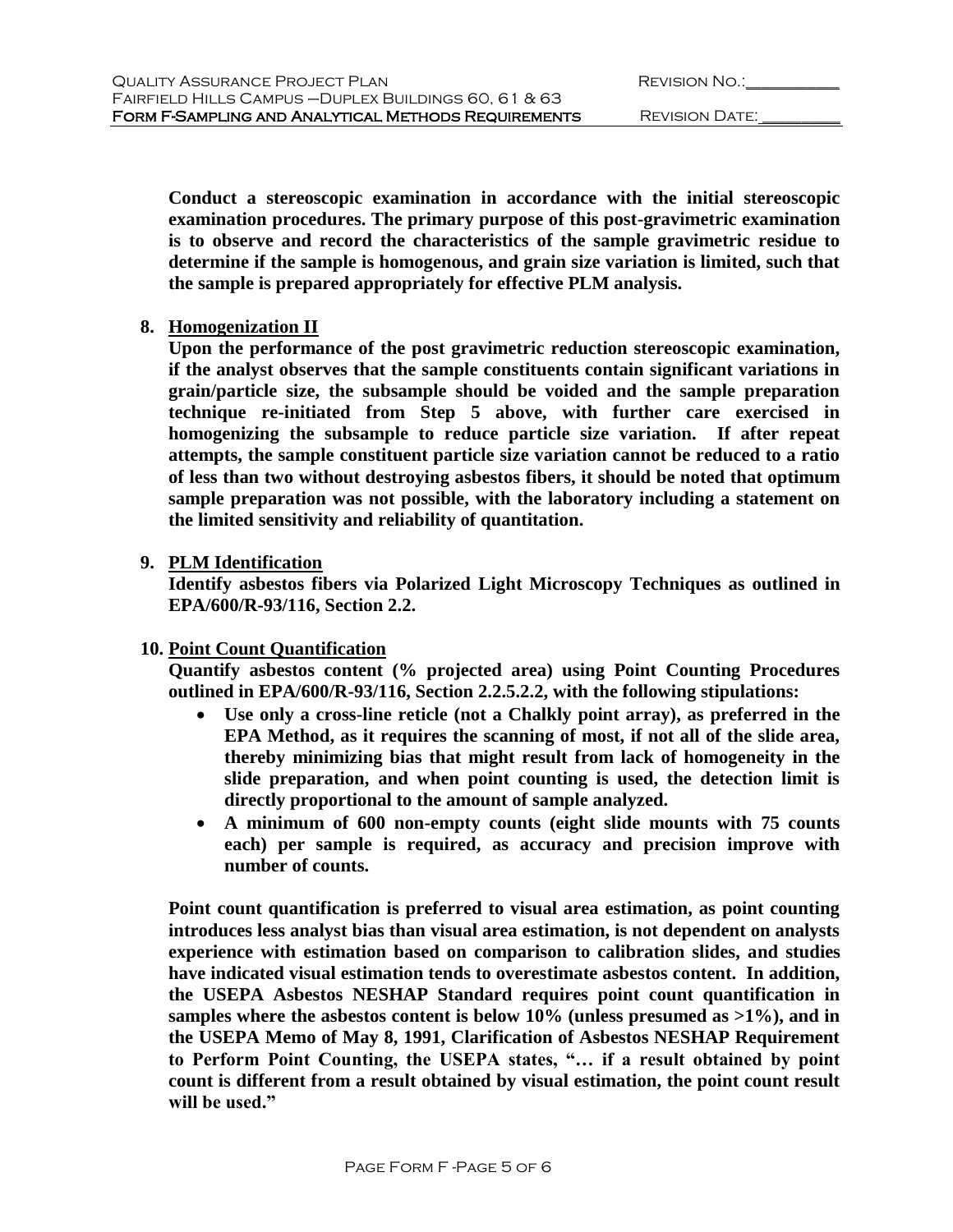### **11. % Asbestos Calculation**

**Report the sample % asbestos content using the results of the point count, corrected for % weight removed during the gravimetric preparation. Include such calculations with the final report.**

#### **Asbestos Air Samples**

Air samples to be analyzed for asbestos content shall be collected and analyzed in accordance with either the NIOSH Method 7400, Asbestos and Other Fibers by PCM, Fourth Edition 8/15/94., NIOSH Method 7402, Asbestos by TEM, or the AHERA/CTDPH reoccupancy clearance protocols for TEM clearance testing in 40 CFR Part 763 Subpart E, Appendix A, as appropriate for the type of sample collected.

#### **Lead Paint XRF Measurements**

Lead paint analysis will not be considered definitive data. The purpose of the sampling is to identify lead-containing paint so that the contractor performing abatement activities can appropriately protect workers that may disturb this material in accordance with OSHA construction standards. Lead paint screening will be conducted by State of Connecticut licensed lead inspectors. The method used for the inspection will be X-Ray Fluorescence (XRF) utilizing an on-site Niton XL 309 L&K shell spectrum analyzer with a detection limit of 0.1 mg/cm<sup>2</sup>. Use of the Niton XL will be in accordance with the manufacturer's protocols for lead inspecting in construction settings dated 6/98 and the EPA/HUD Performance Characteristic Sheet (PCS) for the Niton. Representative measurements of the painted building components will be conducted throughout the subject buildings to determine the general presence of any detectable amounts of lead. The sampler will have specific Niton training and manufacturer certification.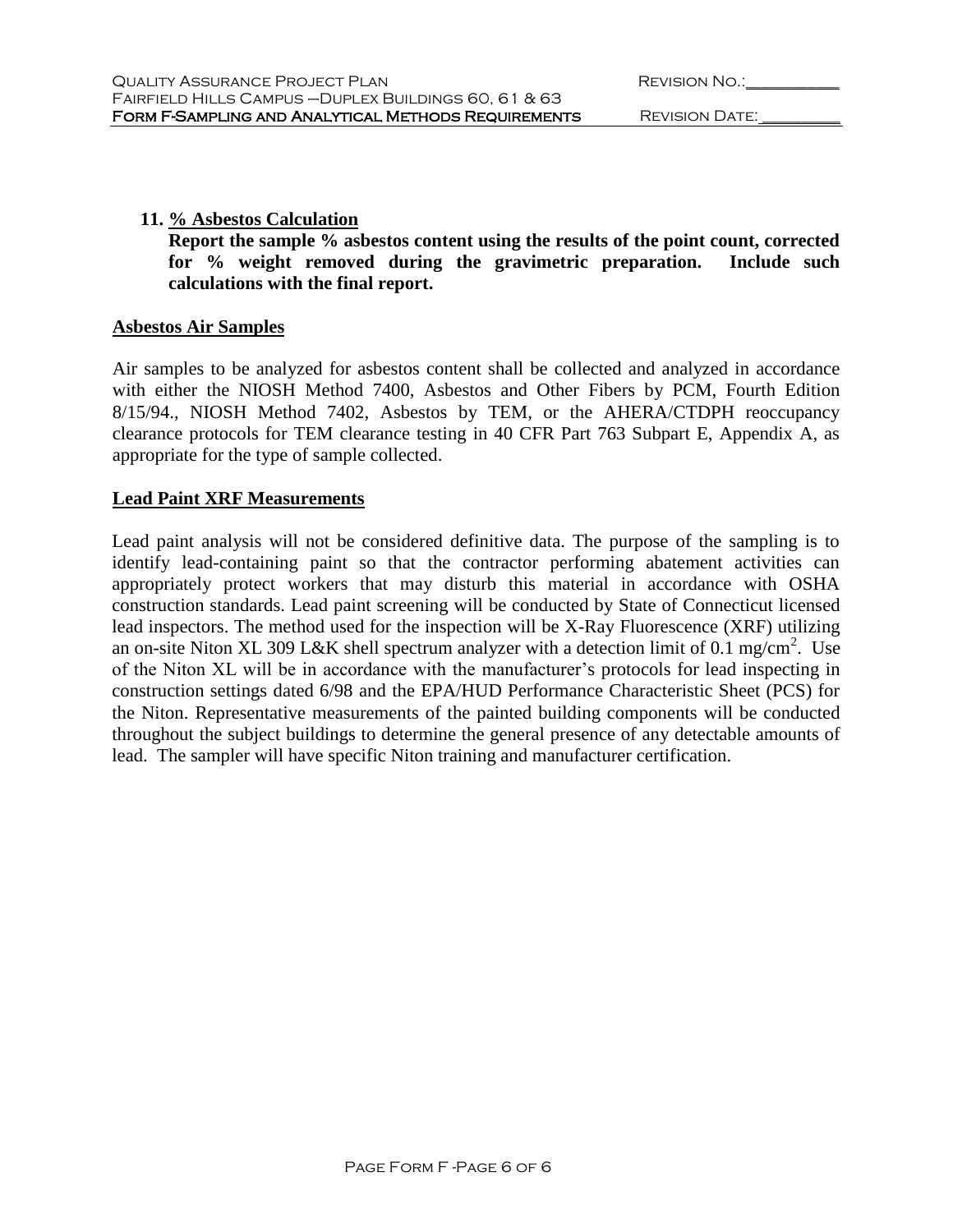| QUALITY ASSURANCE PROJECT PLAN                        | REVISION NO.:  |
|-------------------------------------------------------|----------------|
| FAIRFIELD HILLS CAMPUS - DUPLEX BUILDINGS 60, 61 & 63 |                |
| FORM G - PREVENTATIVE MAINTENANCE - FIELD EQUIPMENT   | REVISION DATE: |

The field supervisor will have the responsibility for ensuring that the field equipment preventative maintenance program is implemented and carried out. Field personnel will be responsible for daily field checks and for reporting any problems with the equipment. The maintenance schedule will follow the manufacturer's recommendations. Field personnel will also be responsible for ensuring that critical parts are included with the field equipment. Critical spare parts will be immediately available to reduce potential downtime. The inventory will primarily contain parts that are subject to frequent failure, have limited useful lifetimes, and/or cannot be obtained in a timely manner. Backup equipment will be available within 1-day shipment to avoid delays in the field schedule.

#### Air Sampling Media

Visually inspect upon receipt for breakage and cleanliness. Media must be accompanied by a certificate of analysis.

#### Air Sampling Pumps

Perform daily visual inspection for defective parts. Replace valves, diaphragm and damper every 2000 hours, or as needed. Replace the pump motor every 4500 hours, or as needed.

#### XRF Analyzer

Perform daily visual inspection for defective parts. Inspect sampling window and test guard for dirty parts between sample analyses. If dirty, clean or replace.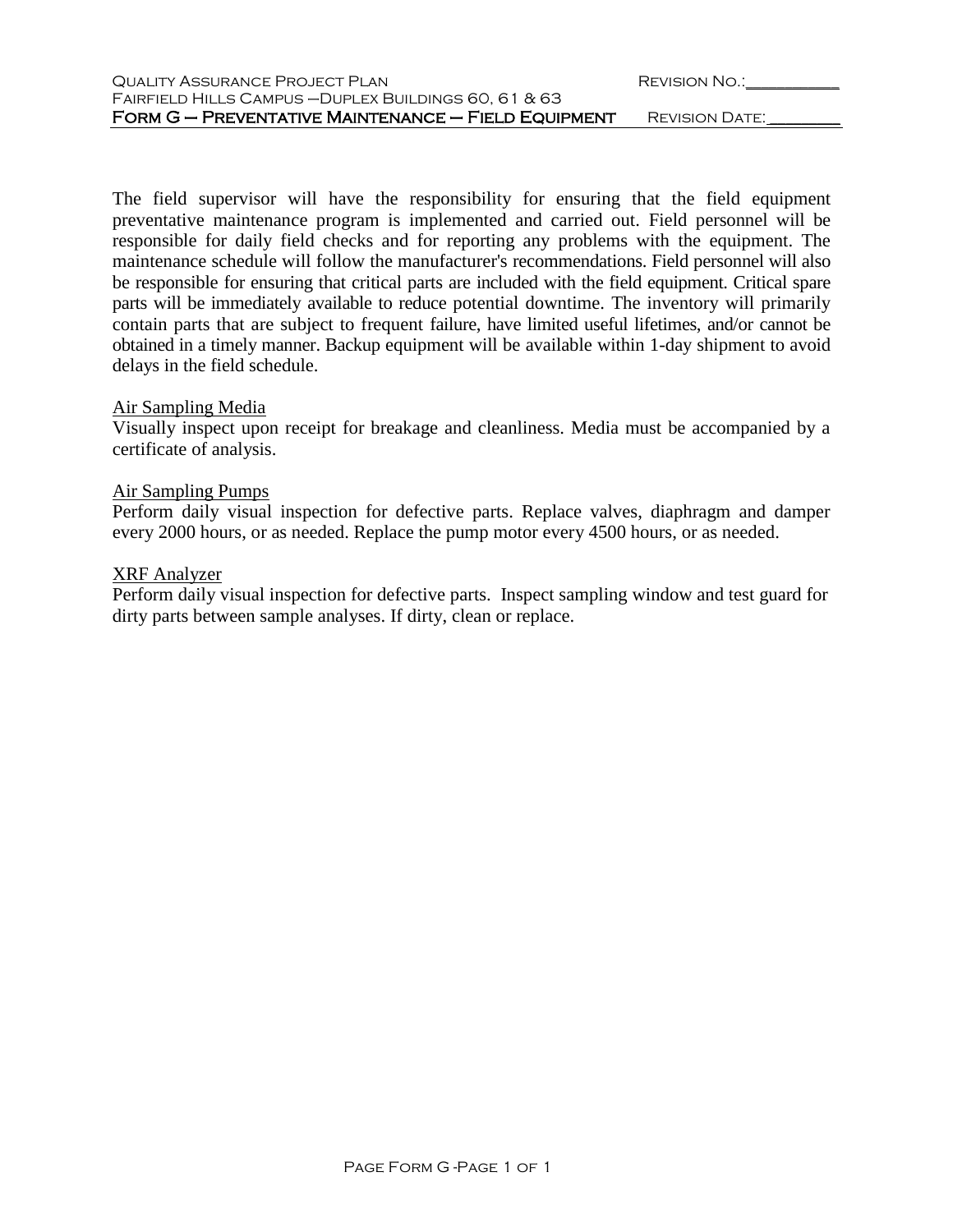| QUALITY ASSURANCE PROJECT PLAN                                              | REVISION NO.: |
|-----------------------------------------------------------------------------|---------------|
| FAIRFIELD HILLS CAMPUS - DUPLEX BUILDINGS 60, 61 & 63                       |               |
| <b>FORM H-CALIBRATION AND CORRECTIVE ACTION-FIELD EQUIP.</b> REVISION DATE: |               |

A daily log, or equivalent documentation, will be used to record which instruments are calibrated each day (identified by manufacturer, and model number, and serial or specific unit identification number), the individual who performs the calibration, and any notes regarding the maintenance of the instrument.

A rotameter will be used to calibrate field sampling pumps. This will be performed each day prior to sampling and after sampling has been completed. RPD between pre and post flow rates must be  $\leq$ 20%. If greater than 20%, the pump should be serviced or replaced. The rotameter used for calibration will be calibrated semi-annually from a bubble buret/gilibrator primary standard.

A Niton XRF spectrum analyzer will be used to conduct the lead-based paint screening. Use of the Niton XL will be in accordance with the manufacturer's protocols for lead inspecting in construction settings, dated June 1998, and the EPA/HUD Performance Characteristic Sheet (PCS) for the Niton.

The XRF analyzer will be calibrated with NIST reference standards which will be supplied by Niton; this calibration will be performed in the field. The following procedure will be utilized in the calibration of the XRF:

- $\triangleright$  Allow the instrument to warm up.
- $\triangleright$  Perform the Energy Calibration Check: This is used to check that the XRF is operating within resolution and stability tolerances and provides a check on potential instrument drift. Perform instrument self calibration (equivalent to energy calibration) by pressing "Calibrate and Test" from the Main Menu. When ready, the instrument will display "ready to test". This must be performed at the beginning of the day, after the batteries are changed or the instrument is shut off, and any time the operator suspects the instrument is drifting.
- $\triangleright$  Perform Calibration Verification Checks: These are used to check the accuracy of the instrument. These checks must be performed at the beginning and end of testing and every four hours during the testing period - perform a calibration check with 3 NIST test standard sheets, each at different concentrations (including 0 mg/cm2 and two other levels). Verify results are within the specified QC limits. If outside QC limits, reset the instrument and repeat the measurement. If still outside the QC limits, contact Niton technical support.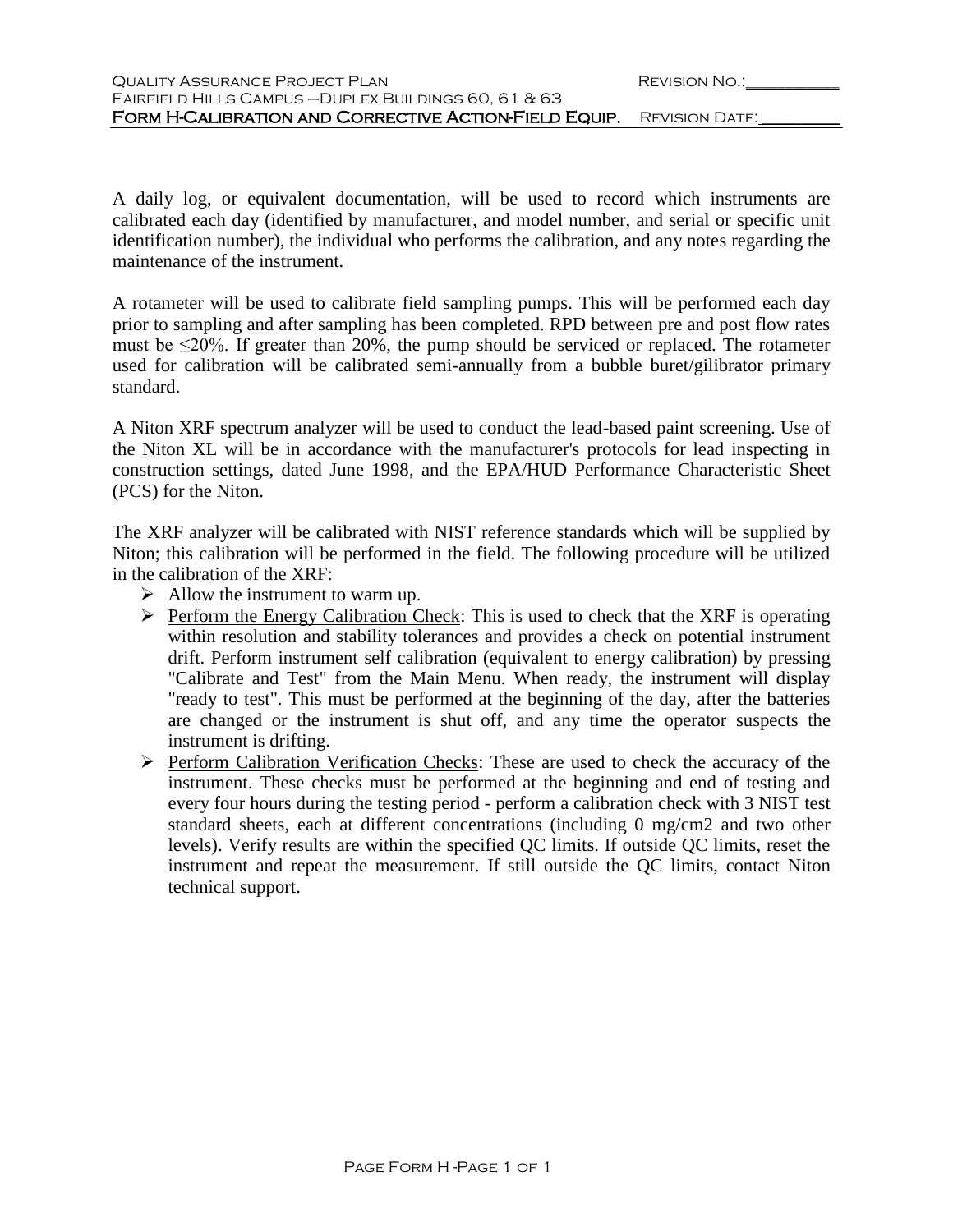PLM laboratory equipment maintenance will consist of a daily scope alignment and a daily contamination check.

Preventative maintenance for the TEM equipment shall consist of a daily inspection and alignment.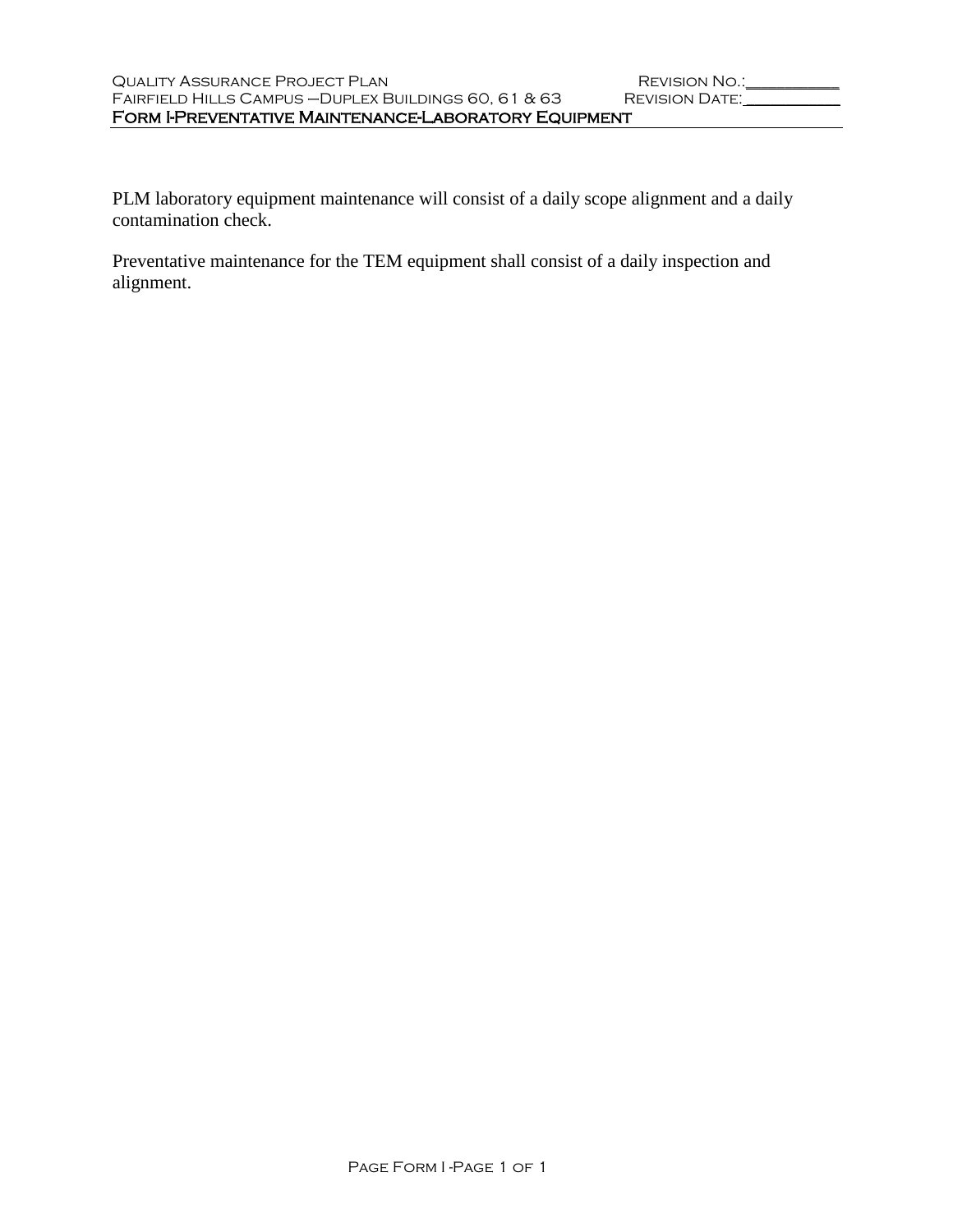Daily calibration of the PLM microscopes includes a check of the polarizer and analyzer to ensure they are at 90 degrees to each other, and centering of the condenser, the stage and objectives. Monthly calibrations include measuring the refractive indices of chrysotile, amosite, crocidolite, actinolite, anthophyllite and tremolite asbestos.

| <b>Calibration</b>      | Frequency               | <b>Acceptance Criteria</b>       | <b>Corrective Action</b> |
|-------------------------|-------------------------|----------------------------------|--------------------------|
| Al/Cu EDX spectrum      | Daily                   | Peaks centered at 1.48           | Calibrate instrument     |
|                         |                         | and 8.04, both within $+/-$      |                          |
|                         |                         | $0.02 \text{ keV}$               |                          |
| <b>SAED</b>             | As needed               | Cumulative 80%                   | Calibrate instrument     |
|                         |                         | accuracy rating for each         |                          |
|                         |                         | analyst                          |                          |
| Magnification           | Monthly                 | $2x$ SD must be $\leq 5\%$       | Perform necessary        |
|                         |                         | cumulative mean                  | equipment maintenance    |
| <b>Camera Constants</b> | Monthly                 | $2x$ SD must be $\leq 5\%$       | Perform necessary        |
|                         |                         | cumulative mean                  | equipment maintenance    |
| Chrystotile Beam Dose   | Monthly                 | Fibrils must be visible          | Perform necessary        |
|                         |                         | for a minimum of 15              | equipment maintenance    |
|                         |                         | seconds                          |                          |
| <b>Spot Diameter</b>    | Quarterly               | Variation of spot                | Perform necessary        |
|                         |                         | diameters must be $\langle 25\%$ | equipment maintenance    |
|                         |                         | of the mean                      |                          |
| <b>EDXA</b> Resolution  | Quarterly               | Mn K peak has                    | Perform necessary        |
|                         |                         | resolution less than or          | equipment maintenance    |
|                         |                         | equal to 175eV at full           |                          |
|                         |                         | width half maximum               |                          |
| Plasma Asher            | Quarterly               | Used to calculate time           | Perform necessary        |
|                         |                         | needed to remove 10%             | equipment maintenance    |
|                         |                         | of collapsed mixed               |                          |
|                         |                         | cellulose ester filter           |                          |
| Grid Opening            | Performed on 2% of the  | Variation of grid                | Perform necessary        |
| Measurement             | grid lot to determine   | openings must not be >           | equipment maintenance    |
|                         | average grid opening in | 5% of the mean                   |                          |
|                         | mm <sup>2</sup>         |                                  |                          |

Calibration of the TEM equipment shall consist of the following: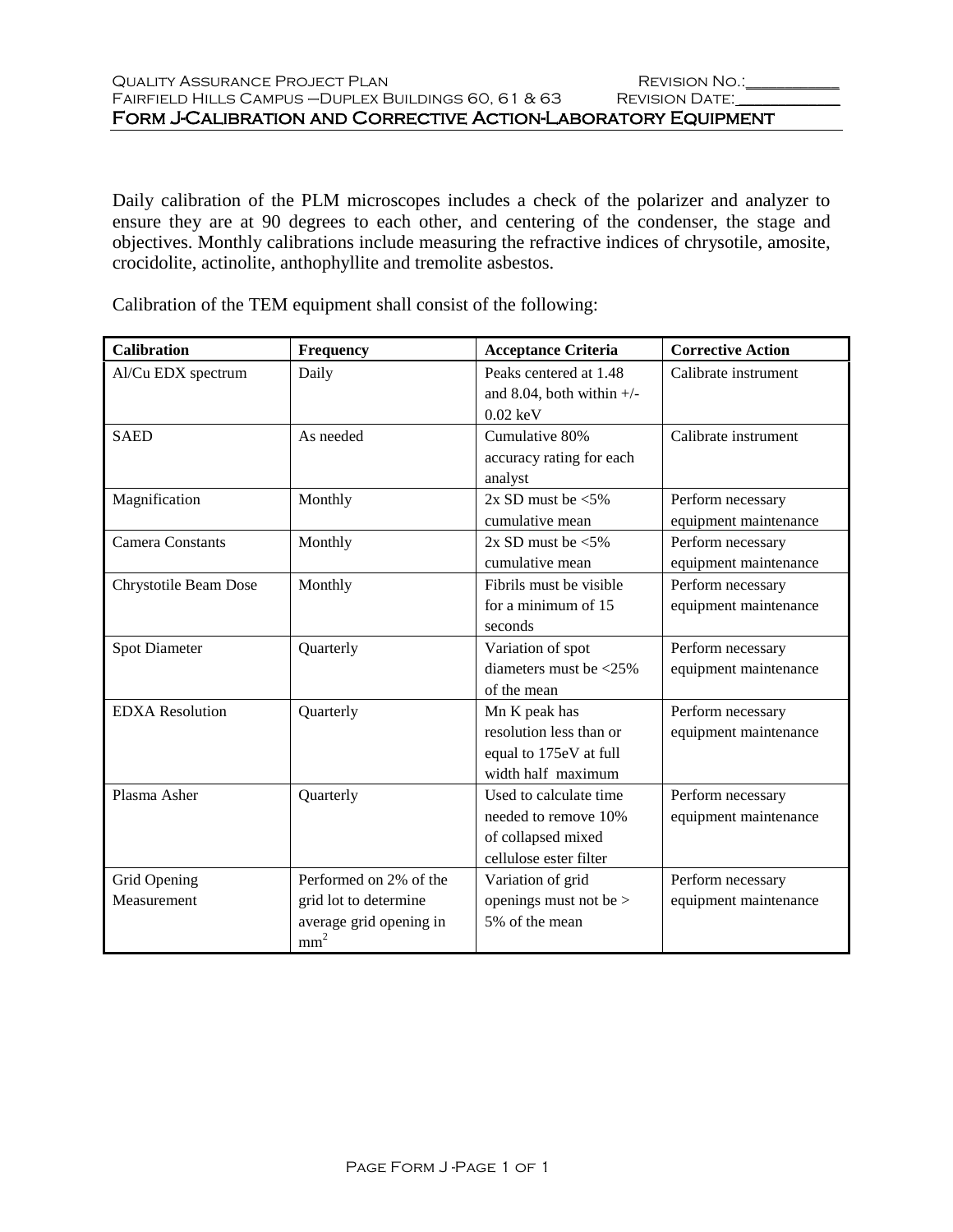# **Sample Custody**

A sample is considered to be under a person's custody if: (a) it is in a person's physical possession, (b) in view of that person after he/she has taken possession, (c) secured by that person so that no one can tamper with the sample, or (d) secured by that person in an area which is restricted to authorized personnel. A person who has samples under their custody must always comply with these procedures in order to assure sample integrity.

#### **Sample Documentation**

The building from which each asbestos bulk sample was collected will be identified. The samples from each building will be numbered sequentially starting with the last number used in the initial survey. The location of each sample and type of material sampled will be logged on the chain of custody form. The location of each sample taken will also be marked in the field and on a figure/drawing of the building with its identifying sample number. Building locations where samples were taken will be marked with the sample number using a suitable permanent marker. Any corrections or revisions to sample documentation shall be made by lining through the original entry and initialing any changes.

### **Sample Labels**

Sample labels are always to be securely affixed to the sample container. Writing the information in indelible ink on a plastic bag is also acceptable, if a plastic bag is used for the sample container. The label or markings must always clearly identify the particular sample, and delineate the following information:

- 1. Building name
- 2. Sample identification number

# **Chain of Custody Record**

A chain of custody record must always be maintained from the time of sample collection until final sample deposition. Every transfer of custody will be noted and signed for with a copy of the record being kept by each individual which endorsed it. It is integral that the chain-ofcustody record should always include the following information:

- 1. Consultant name and address
- 2. Sample identification number
- 3. Sample location
- 4. Sample collection date and time
- 5. Sample information (matrix type, building material, etc)
- 6. Names and signatures of samplers
- 7. Signatures of all individuals who have had custody of the samples

The inspector (sampler) is responsible for the care and custody of the samples until they are transferred or dispatched properly. For asbestos bulk samples, sample ID information will be noted directly on the plastic bag that contains the sample. Sample labels will be completed for each sample using waterproof ink. Samples will be accompanied by the properly completed chain-of-custody form.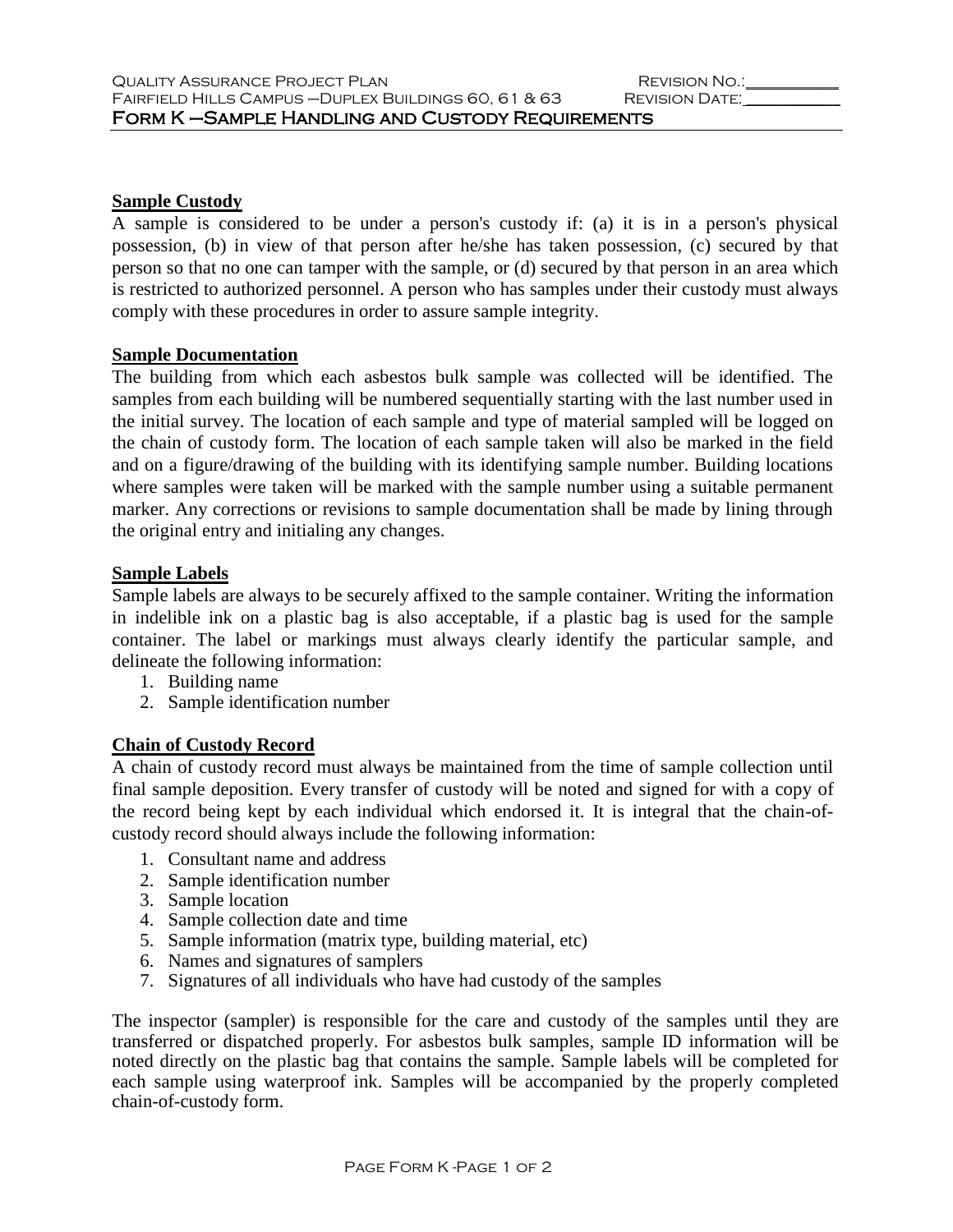# **Sample Handling and Shipment**

Samples will be properly packaged for shipment and transported to the laboratory for analysis with a separate signed chain-of-custody record enclosed in each sample box. Shipping containers will be secured for shipment to the laboratory. For this project all samples will be hand-carried to the TRC laboratory. No preservatives are necessary for the asbestos samples. Care should be taken in the packing of the samples to minimize the possibility of a breach in a sample container.

At the laboratory the samples will be received and logged in by a laboratory sample custodian. Upon sample receipt, the sample custodian will:

- 1. Examine all sample containers for damage
- 2. Compare samples received against those listed on the chain of custody
- 3. Examine all shipping records for accuracy and completeness
- 4. Sign and date the chain of custody
- 5. Attach laboratory sample container labels as appropriate
- 6. Place samples in the proper laboratory storage
- 7. Note any problems and notify the Laboratory Director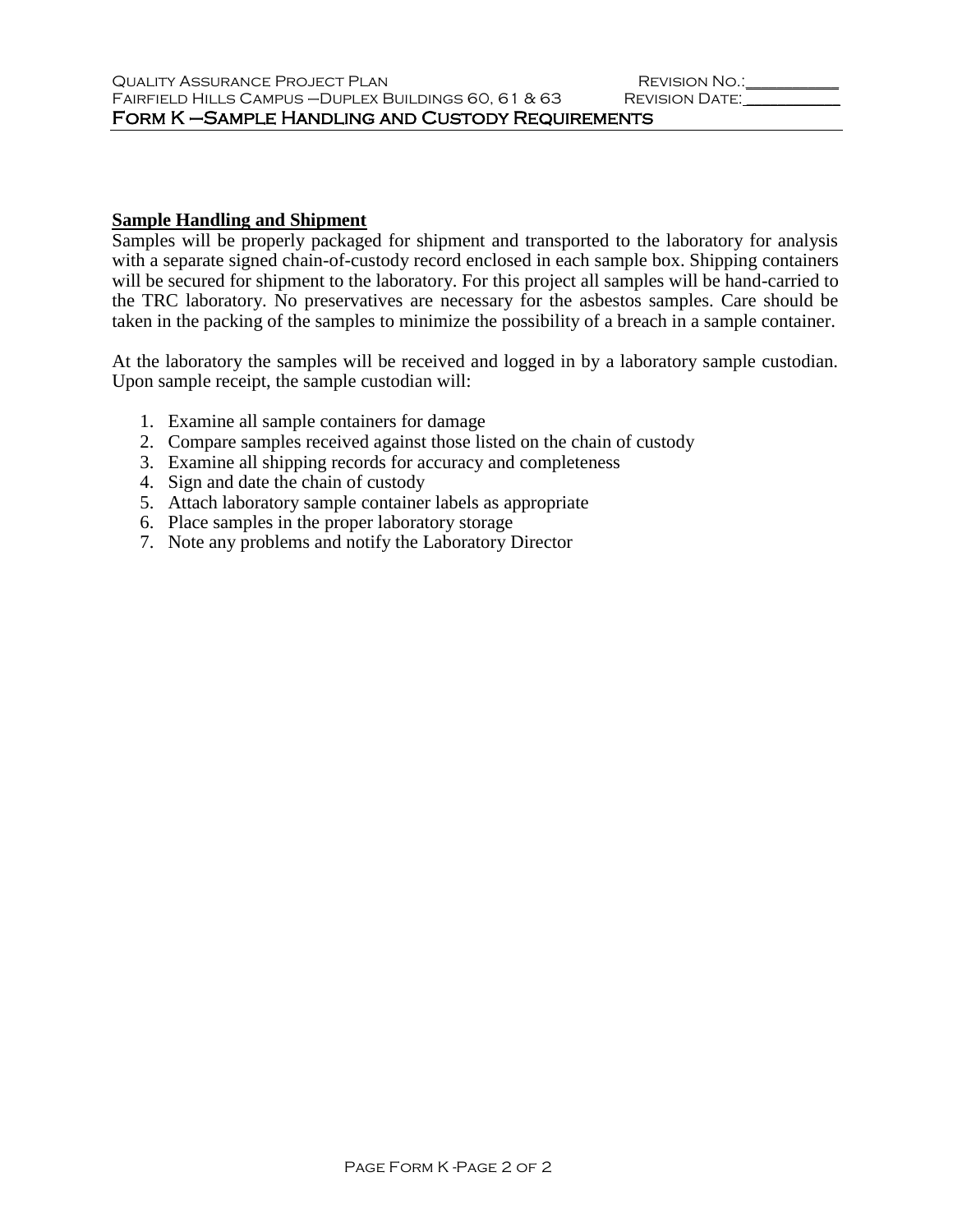# **General**

All measurements should be made so that results are reflective of the environmental media and conditions being measured. To assess if environmental monitoring measurements are of an appropriate quality, "acceptance and/or performance criteria" are typically established.

#### Common definitions associated with measurement quality are:

**Precision -** a measure of the reproducibility of analyses under a given set or conditions

**Accuracy** - a measure of the bias that exists in a measurement system

**Representativeness -** the degree sampling data accurately and precisely depict selected characteristics

**Completeness -** the measure of the amount of valid data obtained from a measurement system compared to the amount that was expected to be obtained under "normal" conditions

**Comparability** - the degree of confidence with which one data set can be compared to another

# Sample Collection Precision

Collecting field duplicate samples customarily assesses sample collection precision. Field duplicate samples are used to evaluate errors associated with sample heterogeneity, sampling methodology and analytical procedures. The analytical results from these samples are important because they provide data to evaluate overall measurement precision.

# Sample Collection Accuracy

To assess sample accuracy, field QC samples such as rinsate, trip, and/or field blanks, are typically incorporated into the sampling scheme. The data acquired from the analysis of blanks are useful in their ability to evaluate errors, which can arise from cross-contamination. The occurrence of cross-contamination can result from the improper handling of samples by field and/or lab personnel, improper decontamination procedures, improper shipment and storage, and on-site atmospheric contaminants. Therefore, to facilitate sample collection accuracy, it is essential to maintain frequent and thorough review of field procedures so that deficiencies can be quickly documented and corrected.

# Sample Collection Representativeness

Representativeness is an expression of the degree to which a sample accurately and precisely represents a characteristic of a population, parameter variations at a sampling point or an environmental condition. Representativeness is a qualitative parameter, which relies upon the proper design of a sampling program and proper laboratory protocol. Making certain that sampling locations are selected properly and a sufficient number of samples are collected that best satisfies this criterion. Therefore, collecting field duplicates will assess sample representativeness. Traditionally, field duplicates are by definition, equally representative of a given point in space and time.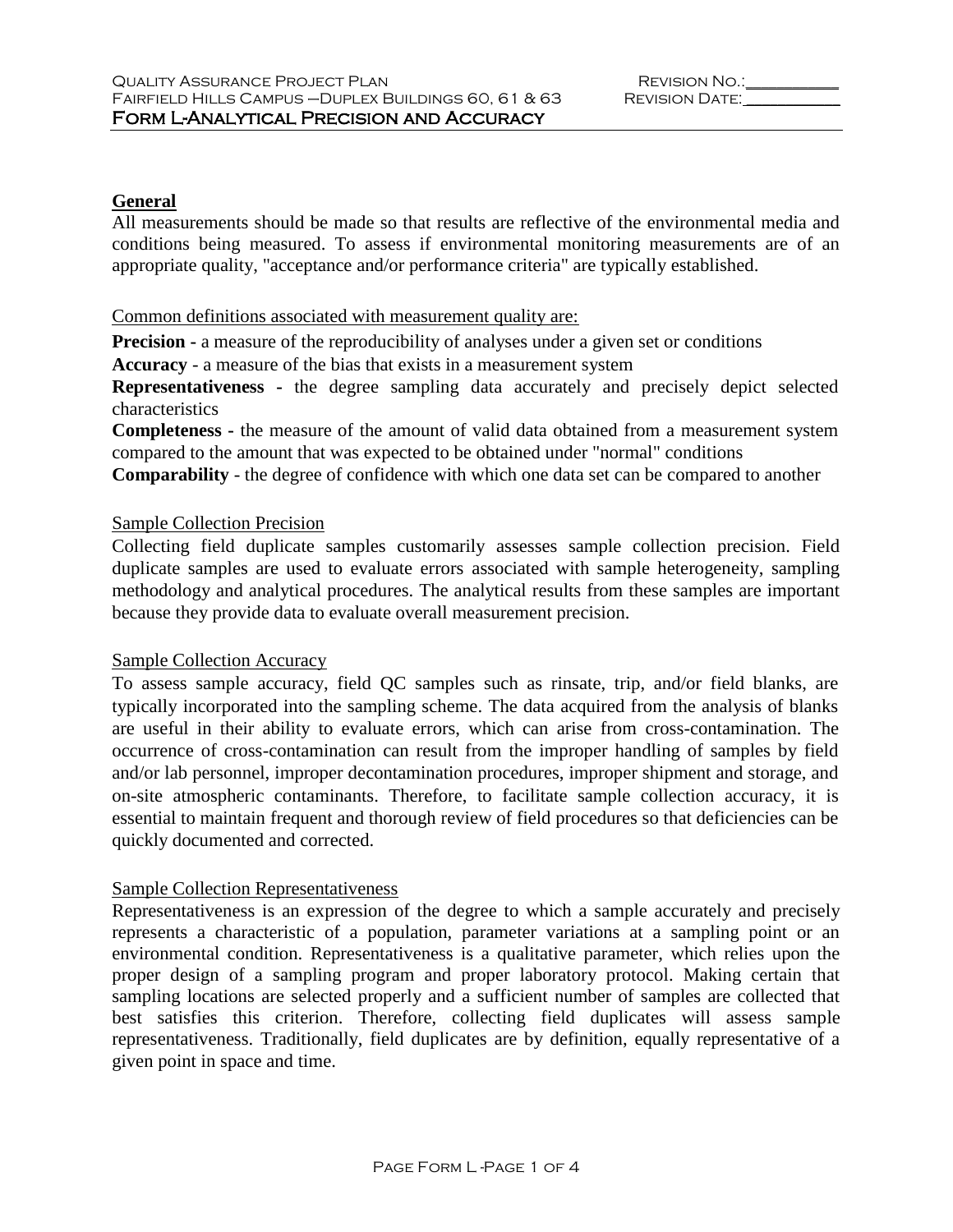#### Sample Collection Comparability

Comparability is defined as an expression of the confidence with which one data set can be compared to another. In most instances, the proficiency of field sampling efforts will be the determining factor that affects the overall comparability of environmental measurement data. To optimize the comparability of environmental measurement data, sample collection activities should always be performed using standardized procedures whenever possible. When performing a site investigation, adhering to the quality control criteria will facilitate these efforts.

#### Sample Collection Completeness

Completeness is defined as the measure of the amount of valid data obtained from a measurement system compared to the amount that was expected to be obtained under correct normal conditions. Data completeness is often expressed as the percentage of valid data obtained from a given measurement system. To consider data valid, it is customary to assess if a set of data satisfies all of the specified acceptance/performance criteria (accuracy measures, precision measures, etc.) to render a determination. This necessitates that the data acquired for all confirmatory analyses critical to a site investigation sampling program be validated (100%).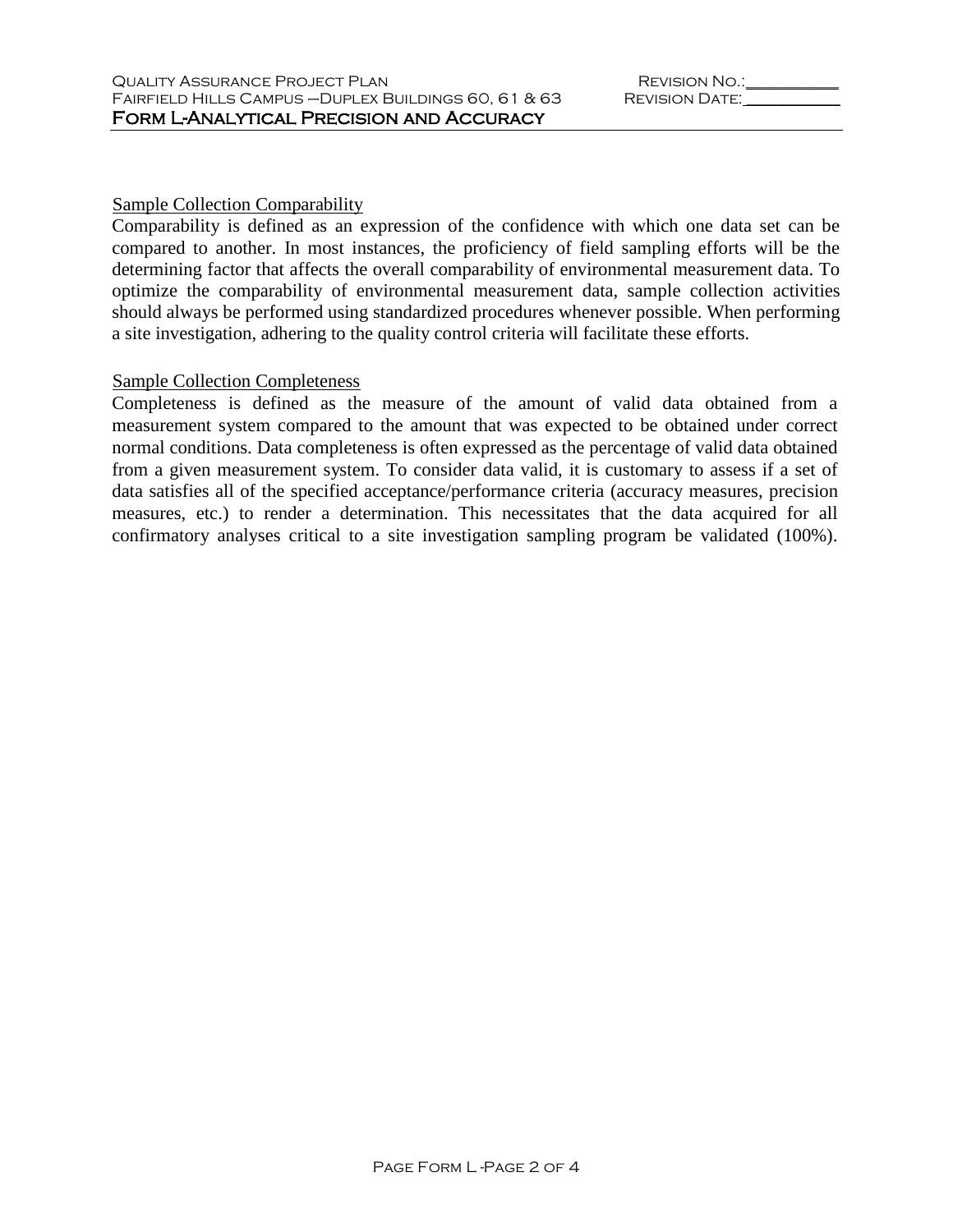The following table provides laboratory measurement performance criteria for asbestos analyses by Polarized Light Microscopy (PLM) Method, EPA Method 600/R-93/116; Transmission Electron Microscopy (TEM) via EPA/600/R-93/116 Section 2.5; by NIOSH Method 7400 - Asbestos and Other Fibers by PCM, and NIOSH Method 7402 - Asbestos by TEM. The quantification limit for all bulk samples shall be  $\leq 1\%$ . The quantification limit for air samples taken for personnel protection shall be  $\leq 0.1$  f/cc. The quantification limit for air samples taken for reoccupancy clearance shall be  $\leq 0.01$  f/cc (PCM) and  $< 70$  s/mm<sup>2</sup> (TEM).

| <b>Data Quality Indicator</b> | <b>Measurement Performance Criteria</b> | <b>QC</b> Sample and/or Activity    | <b>QC Sample Assesses Error for</b>  |
|-------------------------------|-----------------------------------------|-------------------------------------|--------------------------------------|
|                               |                                         | <b>Used to Assess Measurement</b>   | Sampling (S), Analytical (A) or both |
|                               |                                         | Performance                         | (S&A)                                |
|                               | <b>Bulk Samples</b>                     |                                     |                                      |
| Precision - Laboratory        | $\geq$ 80% true positive                | Verified Analysis                   | A                                    |
| (TEM)                         | $\leq$ 20% false negative               |                                     |                                      |
|                               | $\leq 10\%$ false positive              |                                     |                                      |
| Precision - Laboratory        | TEM:                                    | Inter-analyst QC                    | A                                    |
| (PLM/TEM)                     | $<$ 5 structures $\pm$ 1 structure      |                                     |                                      |
|                               | $5-20$ structures $\pm 2$ structure     |                                     |                                      |
|                               | $>20$ structures $\pm 3$ structure      |                                     |                                      |
|                               | $PLM: RPD \leq 100$                     |                                     |                                      |
| Accuracy/Bias (PLM/TEM)       | Vendor-specific Limits                  | <b>Standard Reference Materials</b> | A                                    |
| Accuracy/Bias -               | Asbestos < $QL$                         | <b>Method Blanks</b>                | $\mathbf{A}$                         |
| Contamination (PLM/TEM)       |                                         |                                     |                                      |
| Data Completeness             | Field 90%; Laboratory 95%               | Data Completeness Check             | S&A                                  |
| (PLM/TEM)                     |                                         |                                     |                                      |
| Precision - Laboratory        | $RPD \leq 100$                          | Intra-analyst QC                    | $\mathbf{A}$                         |
| (PLM)                         |                                         |                                     |                                      |
| Precision - Laboratory        | TEM:                                    | <b>Laboratory Duplicate</b>         | A                                    |
| (PLM/TEM)                     | $<$ 5 structures $\pm$ 1 structure      |                                     |                                      |
|                               | $5-20$ structures $\pm 2$ structure     |                                     |                                      |
|                               | $>20$ structures $\pm 3$ structure      |                                     |                                      |
|                               | $PLM: RPD \leq 100$                     |                                     |                                      |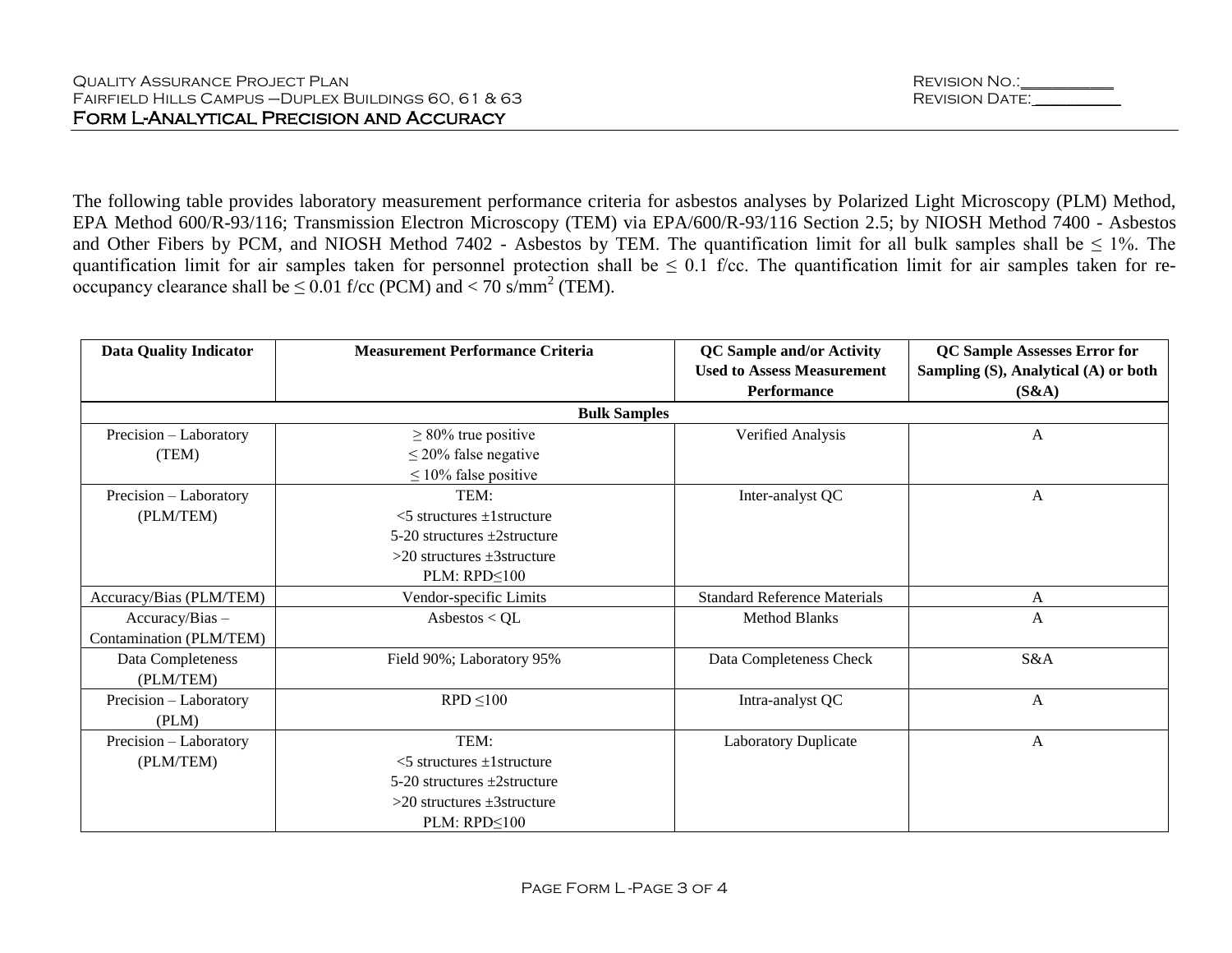| <b>Data Quality Indicator</b> | <b>Measurement Performance Criteria</b>    | <b>QC</b> Sample and/or Activity  | <b>QC Sample Assesses Error for</b>  |  |
|-------------------------------|--------------------------------------------|-----------------------------------|--------------------------------------|--|
|                               |                                            | <b>Used to Assess Measurement</b> | Sampling (S), Analytical (A) or both |  |
|                               |                                            | <b>Performance</b>                | (S&A)                                |  |
|                               | <b>Air Samples</b>                         |                                   |                                      |  |
| Precision – Laboratory        | TEM:                                       | Replicate Analyses                | A                                    |  |
| (PCM/TEM)                     | $<$ 5 structures $\pm$ 1 structure         |                                   |                                      |  |
|                               | $5-20$ structures $\pm 2$ structure        |                                   |                                      |  |
|                               | $>20$ structures $\pm 3$ structure         |                                   |                                      |  |
|                               | PCM the following must be false:           |                                   |                                      |  |
|                               | $ (E_1)^{1/2}-(E_2)^{1/2} >$               |                                   |                                      |  |
|                               | 2.8 x $((E_1)^{1/2} + (E_2)^{1/2})$ x CV/2 |                                   |                                      |  |
| Accuracy/Bias (PCM)           | Vendor-specific Limits                     | Daily Reference Sample            | A                                    |  |
| Accuracy/Bias-                | Asbestos $<$ QL                            | Method Blanks, Field Blanks       | S&A                                  |  |
| Contamination                 |                                            |                                   |                                      |  |
| Accuracy/Bias-                | Asbestos < $QL$                            | Media Certification Check         | S&A                                  |  |
| Contamination                 |                                            |                                   |                                      |  |
| Data Completeness             | Field 90%; Laboratory 95%                  | Data Completeness Check           | S&A                                  |  |
| (PLM/TEM)                     |                                            |                                   |                                      |  |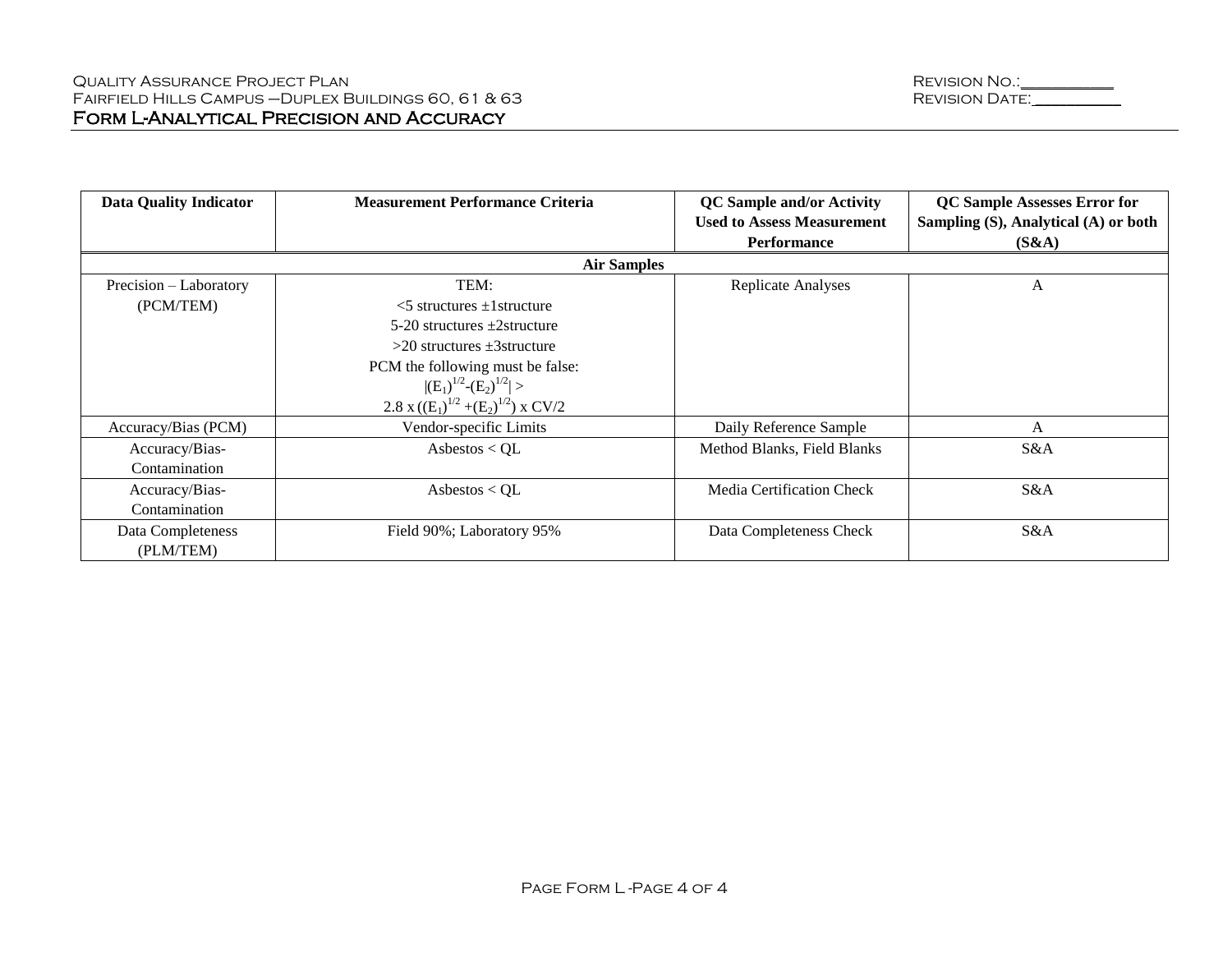| <b>Laboratory QC</b>      | <b>Frequency/Number</b> | <b>Method/SOP QC Acceptance</b>     | <b>Corrective Action</b>            | Person(s) Responsible for  | <b>Data Quality</b> |
|---------------------------|-------------------------|-------------------------------------|-------------------------------------|----------------------------|---------------------|
|                           |                         | Limits                              |                                     | <b>CA</b>                  | <b>Indicator</b>    |
|                           |                         |                                     | <b>Bilk Samples</b>                 |                            |                     |
| Method Blank              | One per day             | Asbestos < $QL$                     | Re-clean, retest, reanalyze, and/or | Analyst and Data Validator | Accuracy/bias-      |
| (PLM/TEM)                 |                         |                                     | qualify data                        |                            | Contamination       |
| <b>Verified Analyses</b>  | 1%                      | $\geq$ 80% true positive            | Reanalyze and qualify data          | Analyst                    | Precision           |
| (TEM)                     |                         | $\leq$ 20% false negative           |                                     |                            |                     |
|                           |                         | $\leq 10\%$ false positive          |                                     |                            |                     |
| Inter-analyst QC          | 4% TEM                  | Vendor-specific limits              | Reanalyze and qualify data          | Analyst and Data Validator | Accuracy/bias       |
| (PLM/TEM)                 | <b>7% PLM</b>           |                                     |                                     |                            |                     |
| <b>Standard Reference</b> | TEM: Annually           | Vendor-specific limits              | Reanalyze and qualify data          | Analyst and Data Validator | Accuracy/bias       |
| Materials                 | PLM: 1%                 |                                     |                                     |                            |                     |
| (PLM/TEM)                 |                         |                                     |                                     |                            |                     |
| Intra-analyst QC          | 2%                      | $RPD \leq 100$                      | Reanalyze and qualify data          | Analyst and Data Validator | Precision           |
| (PLM)                     |                         |                                     |                                     |                            |                     |
| Laboratory duplicate      | One per 10 samples      | TEM:                                | Reanalyze and qualify data          | Analyst and Data Validator | Precision           |
| (PLM/TEM)                 |                         | $<$ 5 structures $\pm$ 1 structure  |                                     |                            |                     |
|                           |                         | $5-20$ structures $\pm 2$ structure |                                     |                            |                     |
|                           |                         | $>20$ structures $\pm 3$ structure  |                                     |                            |                     |
|                           |                         | $PLM: RPD \leq 100$                 |                                     |                            |                     |
| <b>Air Samples</b>        |                         |                                     |                                     |                            |                     |
| <b>Method Blank</b>       | One per day             | Asbestos < $QL$                     | Re-clean, retest, reanalyze, and/or | Analyst and Data Validator | Accuracy/bias-      |
| (PCM/TEM)                 |                         |                                     | qualify data                        |                            | Contamination       |

The following table details the Laboratory analytical quality assurance samples for asbestos analyses: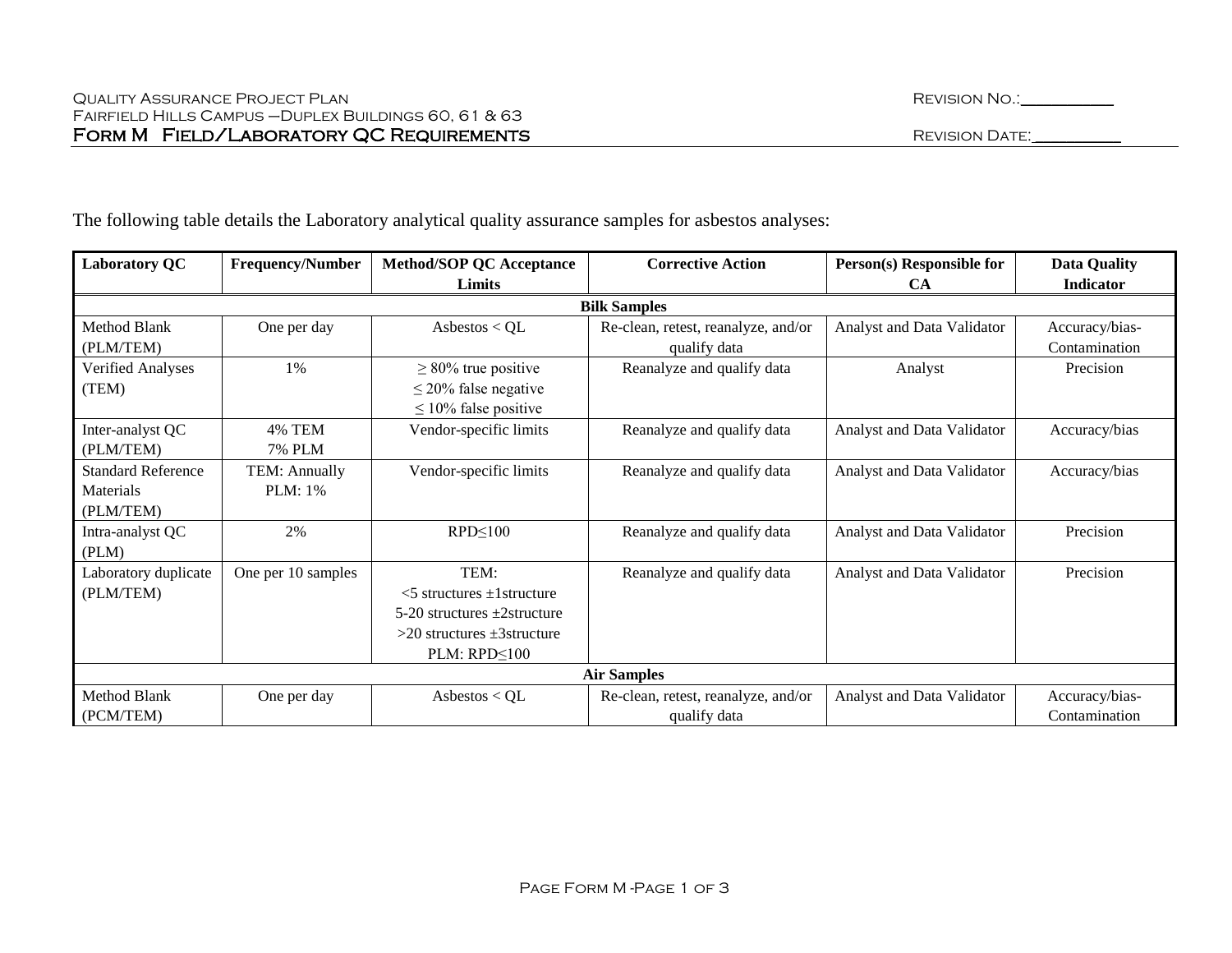| <b>Laboratory QC</b>      | <b>Frequency/Number</b> | <b>Method/SOP QC Acceptance</b>            | <b>Corrective Action</b>   | Person(s) Responsible for  | <b>Data Quality</b> |
|---------------------------|-------------------------|--------------------------------------------|----------------------------|----------------------------|---------------------|
|                           |                         | Limits                                     |                            | CА                         | Indicator           |
| <b>Replicate Analyses</b> | One per 10 samples      | TEM:                                       | Reanalyze and qualify data | Analyst and Data Validator | Precision           |
| (PCM/TEM)                 |                         | $\leq$ 5 structures $\pm$ 1 structure      |                            |                            |                     |
|                           |                         | 5-20 structures $\pm 2$ structure          |                            |                            |                     |
|                           |                         | $>$ 20 structures $\pm$ 3 structure        |                            |                            |                     |
|                           |                         | PCM the following must be                  |                            |                            |                     |
|                           |                         | false:                                     |                            |                            |                     |
|                           |                         | $ (E_1)^{1/2}-(E_2)^{1/2} >$               |                            |                            |                     |
|                           |                         | 2.8 x $((E_1)^{1/2} + (E_2)^{1/2})$ x CV/2 |                            |                            |                     |
| Daily Reference           | One per day             | Vendor-specific limits                     | Reanalyze and qualify data | Analyst and Data Validator | Accuracy/bias       |
| Sample                    |                         |                                            |                            |                            |                     |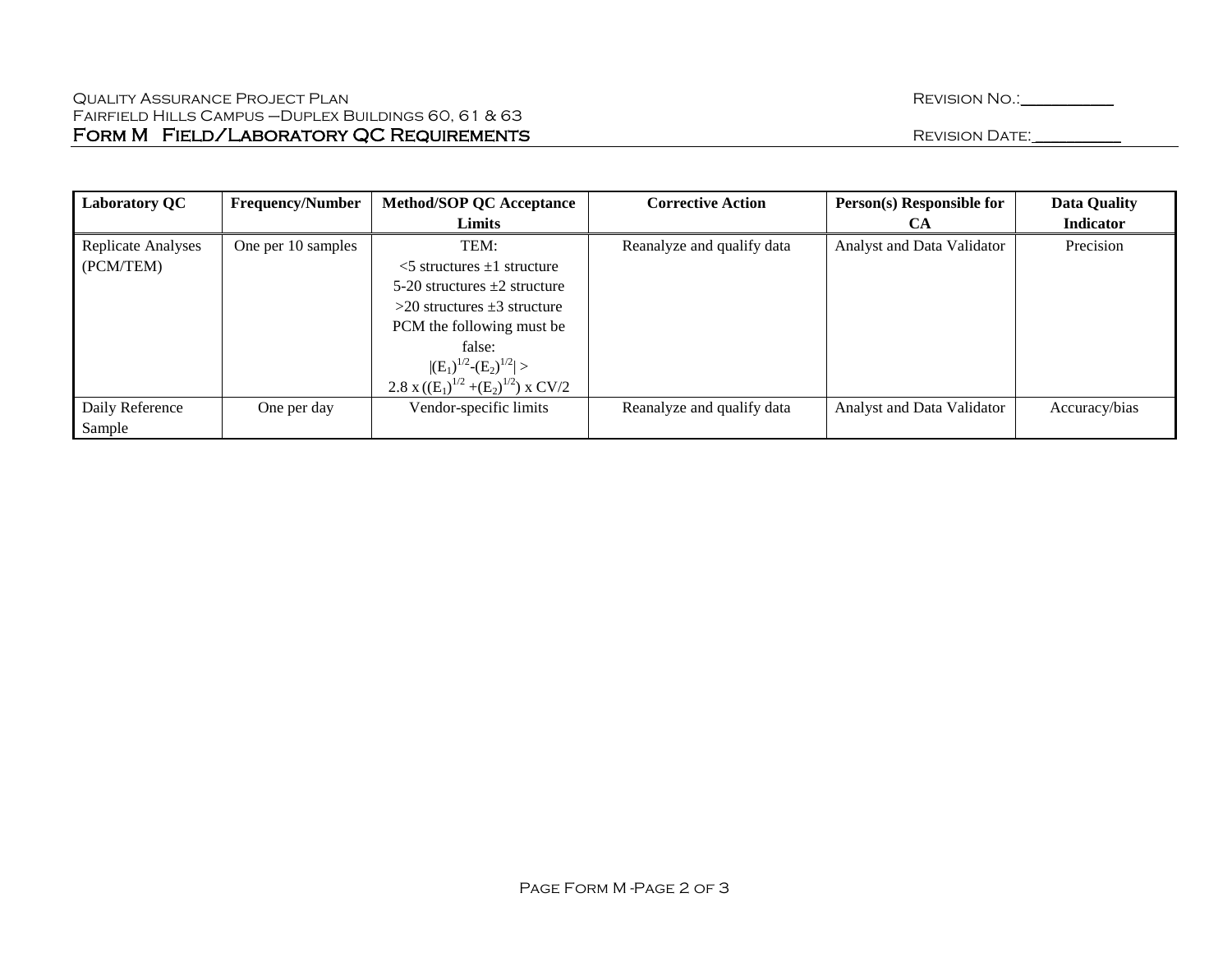| <b>REVISION NO.:</b> |  |
|----------------------|--|
|                      |  |

The following are the field analytical quality assurance samples to be collected for asbestos analyses:

# Field Quality Control Samples – Bulk Sampling

Duplicate sampling of homogeneous materials is an integral part of the AHERA bulk sampling protocol and shall be followed.

# Field Quality Control Samples – Air Sampling

A minimum of two field blanks or 10% will be collected each day in accordance with NIOSH 7400.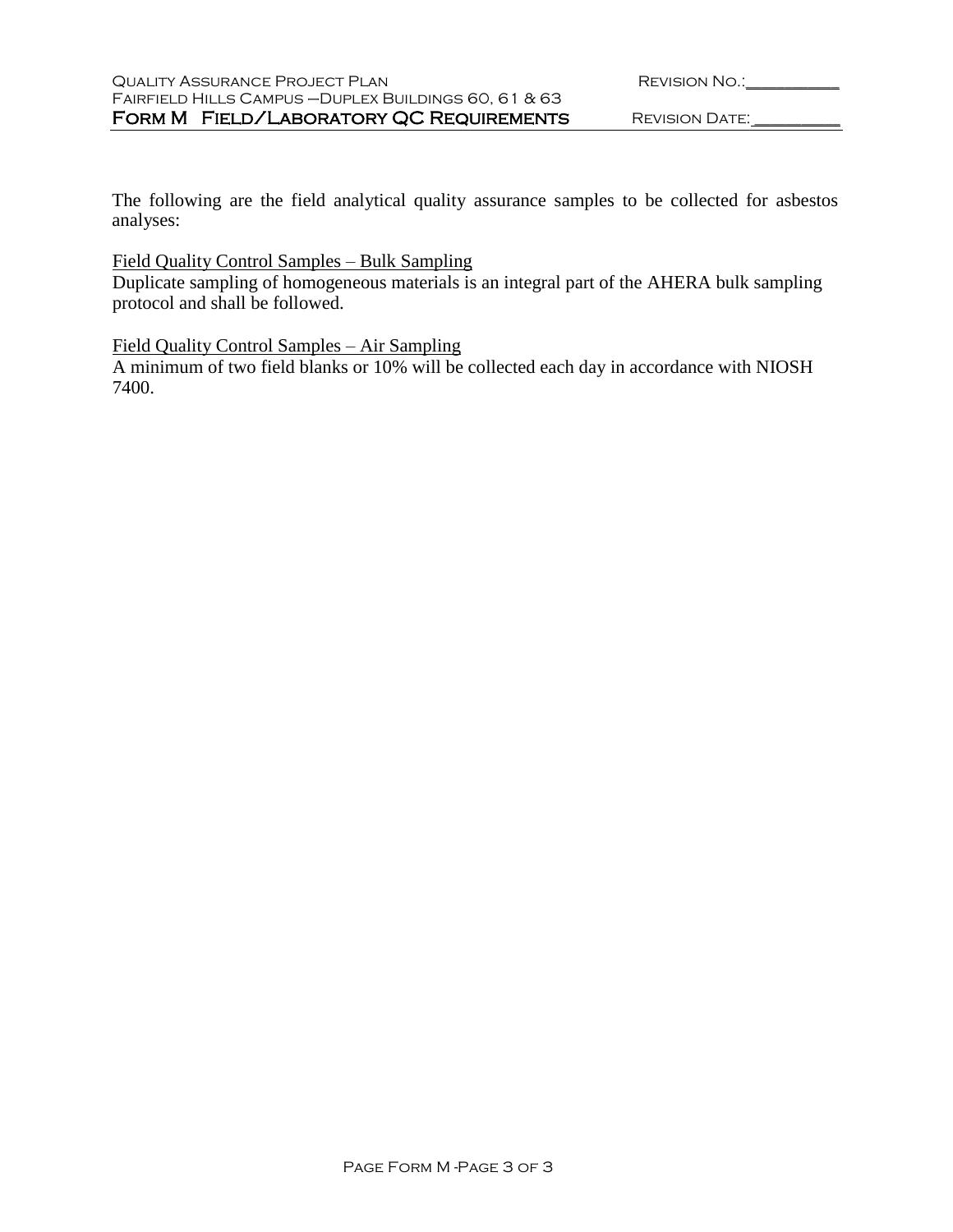#### **Sampling Figure**

Prior to beginning sampling, building plans/figures will be obtained or created. All sampling locations will be identified on these figures providing the location, sample number, and description of material sampled. The locations of all air samples will also be marked.

# **Chain of Custody Form**

A sample chain-of-custody form will be maintained that will include all relevant information. It is integral that the chain-of-custody record should always include the following information:

- 1. Consultant name and address
- 2. Sample identification number
- 3. Sample location
- 4. Sample collection date and time
- 5. Sample information (matrix type, building material, etc)
- 6. Names and signatures of samplers
- 7. Signatures of all individuals who have had custody of the samples

# **Marked Sample Locations**

In addition, the number of each sample will be written at the location from which the sample was taken. Building locations where samples were taken will be marked with the sample number using a suitable permanent marker.

# **Laboratory Reports**

The laboratory will report all quality control sample results for each batch of samples. Data for all samples will be returned with a copy of the chain of custody form. For each record sample, the laboratory report will include, at a minimum:

- $\triangleright$  Sample identification number assigned by the field sampling team;
- $\triangleright$  Date the sample was analyzed;
- $\triangleright$  The type of asbestos in the sample;
- $\triangleright$  The concentration (%) found in sample;
- $\triangleright$  The quantification limit;
- $\triangleright$  Non-conformance summary identifying any known failure to comply with the QAPP such as the following:
	- unidentified samples or custody forms,
	- failure to achieve any of the laboratory quality control parameters and the actions taken,
	- compromised sample containers,
	- broken custody seals, and/or
	- uncalibrated or improperly calibrated instruments.

The TRC laboratory reports will be will be reviewed by the TRC Laboratory Director for errors and QC validation and then sent to the TRC Project Manager for review. TEM laboratory reports from the laboratory to which TRC subcontracts will be sent to the TRC Laboratory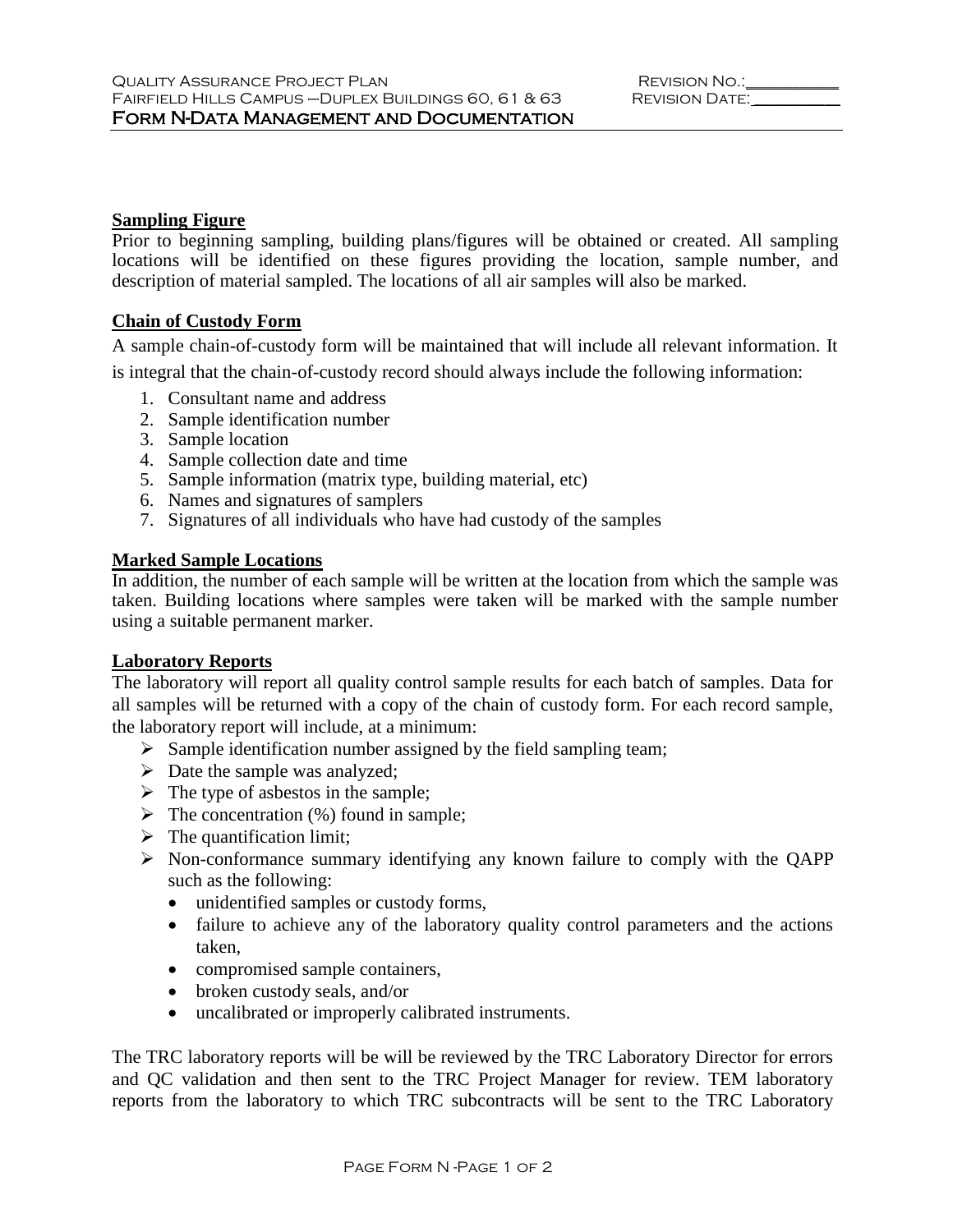Director for review and validation prior to being sent to the TRC Project Manager. These reports will include a copy of the chain-of-custody form. The laboratory will retain a copy of all data reports and chain-of-custody forms.

For the field analyses associated with this program, which consists of XRF screening of painted surfaces, data packages are not required. All field and QC sample results, calibrations, and calibration verification will be recorded on field screening forms, and/or on equipment calibration forms to ensure proper verification of the sample results.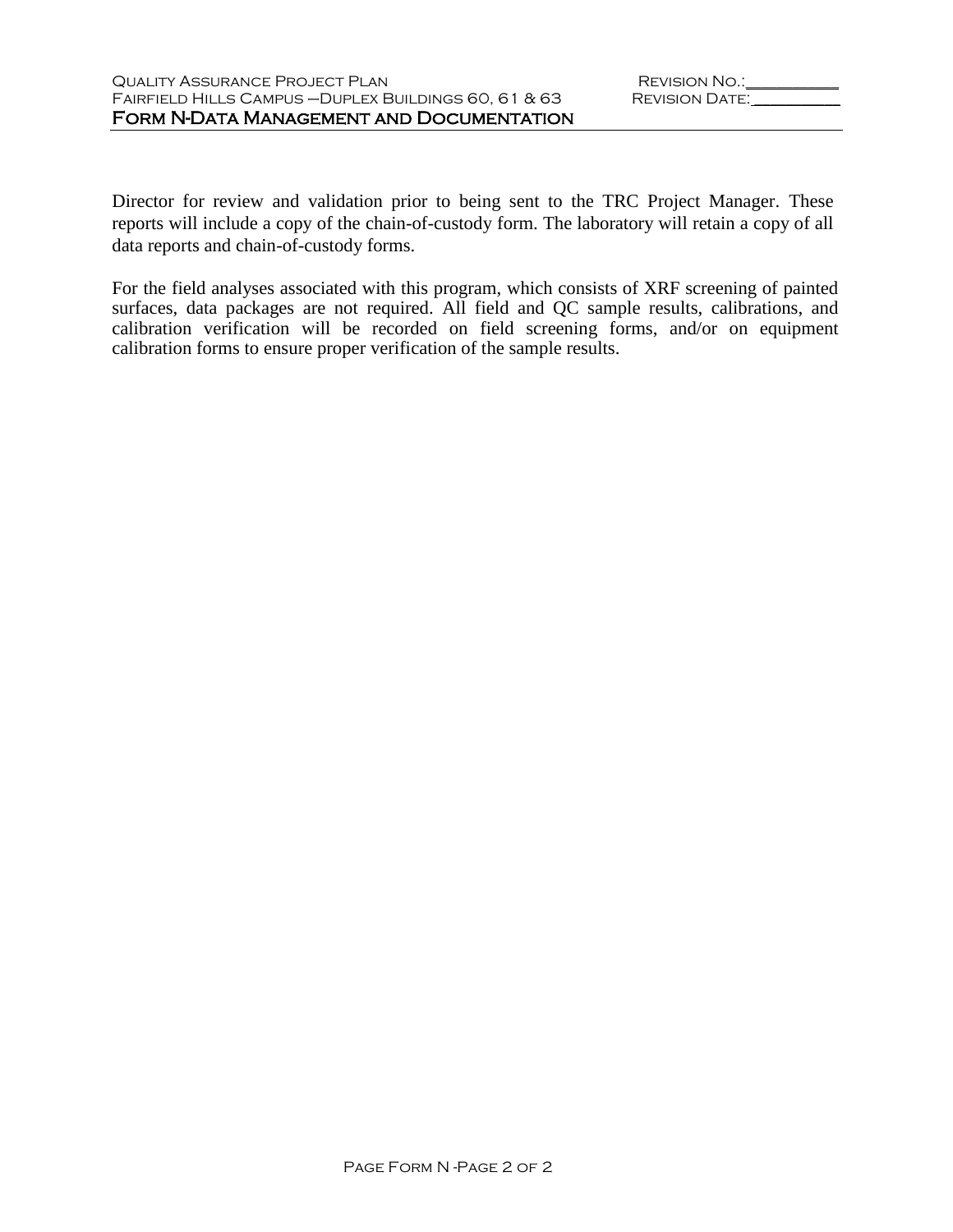### **Fieldwork**

The TRC Project Manager/Field Supervisor will be responsible for monitoring the field effort against the work plan and QAPP. As soon as a necessary, or accidental, deviation from the planned field effort or QAPP procedures is identified, the Project Manager/Field Supervisor will contact the R. W. Bartley & Associates Project Manager who will take the lead on determining corrective measures. This determination may be carried out in consolation with the TRC Laboratory Director, as appropriate. As the survey field effort is short, a cell phone will be available to the field personnel and the R. W. Bartley & Associates Project Manager will be on call during the field effort.

#### **Laboratory Analysis**

The Laboratory Director will be responsible for immediately notifying the R. W. Bartley & Associates Project Manager of any data that does not meet the data quality objectives so that the Laboratory Director and Project Managers can decide upon corrective action, if appropriate.

As bulk sampling can be easily replicated, no deviations or "qualified" samples will be accepted. If necessary, additional sample volume will be obtained and the analysis(es) repeated. The exceptions are where a separate analysis of a sample of the same homogeneous material meeting quality assurance requirements has already identified the material as asbestos-containing  $(>1\%)$ and where the result is clearly greater than 1%. The material will be classified as asbestoscontaining material and the result of the sample not meeting QA/QC requirements will be moot.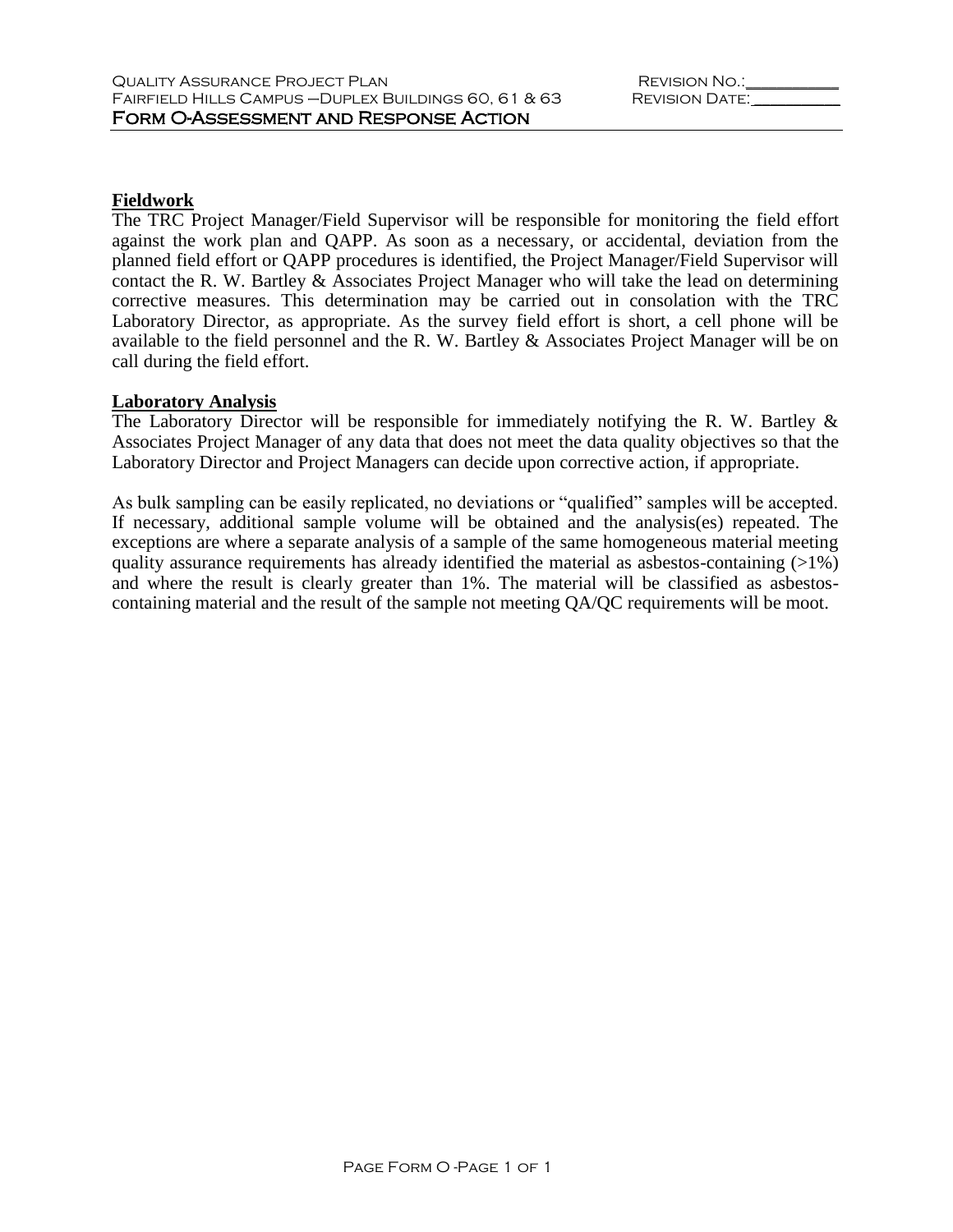Interim reports will not be issued for this project work as the field effort is relatively short.

During abatement air samples are taken and immediately analyzed. A quality assurance review of each sample result related to worker protection will be performed by the TRC Laboratory Director at the time of analysis. All of these individual analyses will be included in the abatement report. All air clearance samples quality assurance data will be reviewed by the TRC Laboratory Director, and the TRC and R.W. Bartley & Associates Project Managers prior to the removal of containment. All field and laboratory documentation will be included into the final abatement report or placed into the project files, as appropriate.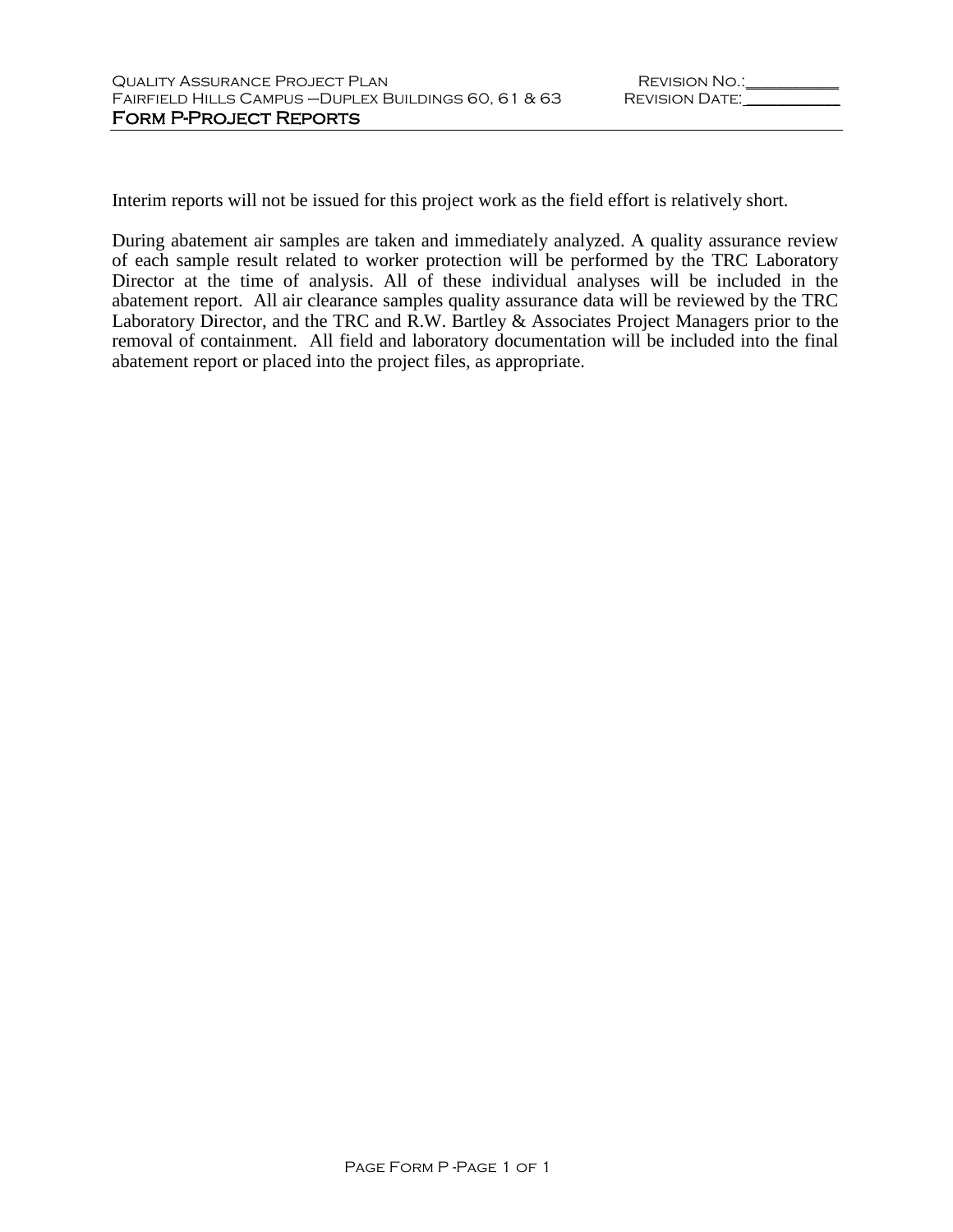The TRC Project Manager/Field Supervisor will monitor and verify that all QAPP field procedures are appropriately applied.

Upon production of the laboratory data package the TRC Project Manager/Field Supervisor and the R. W. Bartley & Associates Project Manager will meet at the site with all project documentation. The sampling locations and all project quality assurance documentation will be reviewed at that time to ensure that the data is usable and that the project objectives have been met. A summary of this review and the conclusions along with all quality assurance documentation will be included in the project report.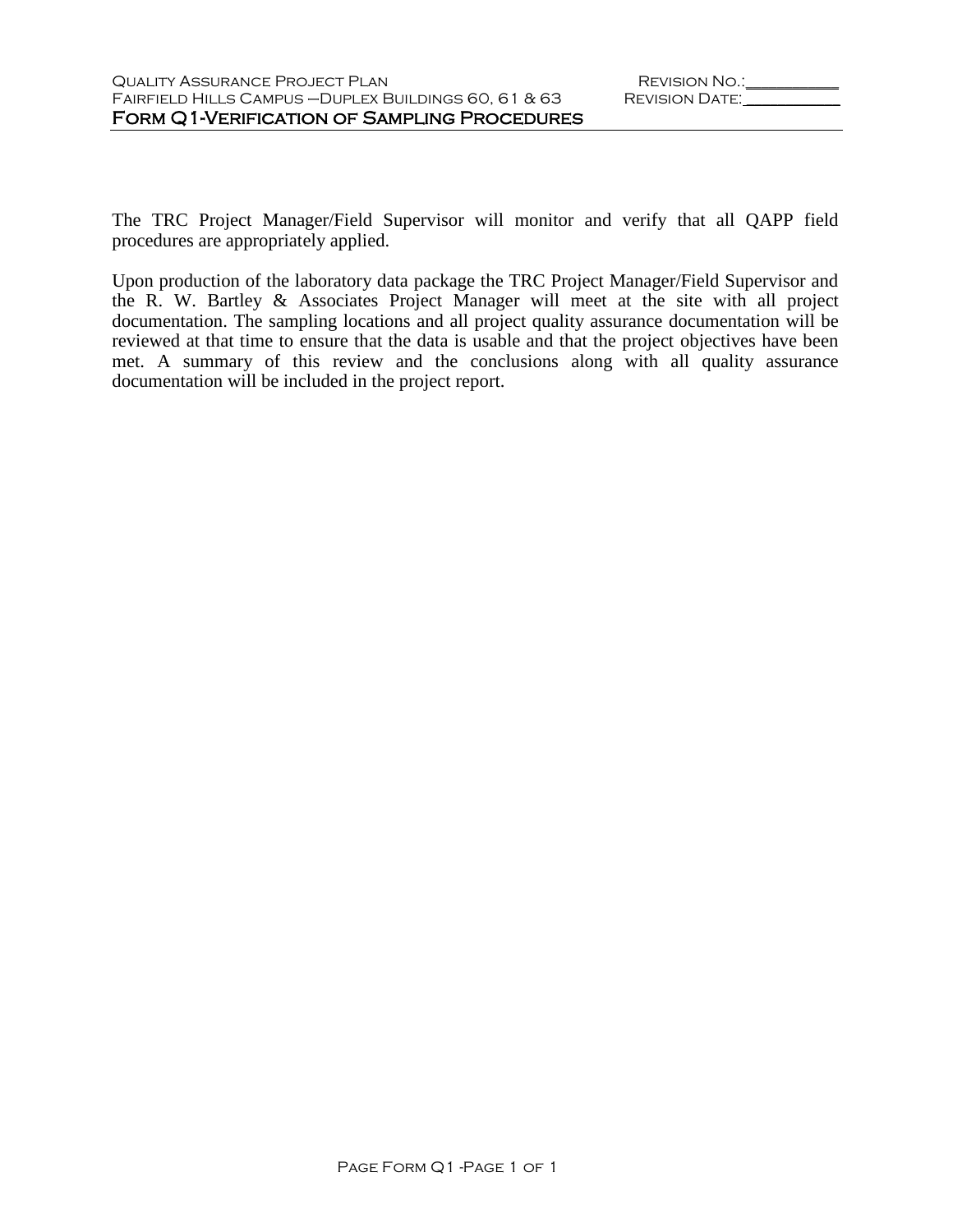The TRC Laboratory Director will validate the laboratory analytical results against all applicable and appropriate QAPP criteria. The QA data will be supplied with the laboratory data. A summary and certification of the data will also be supplied by the Laboratory Director and included with the laboratory data reports. The TRC and R.W. Bartley & Associates Project Managers will review this information for compliance with the QAPP requirements. The TRC and R.W. Bartley & Associates Project Managers will also analyze the results of all blind field blanks and duplicates for compliance with the QA criteria. The TRC and R.W. Bartley & Associates Project Managers will also determine if each result, related samples, and the sampling as a whole fulfills the project information needs and objectives.